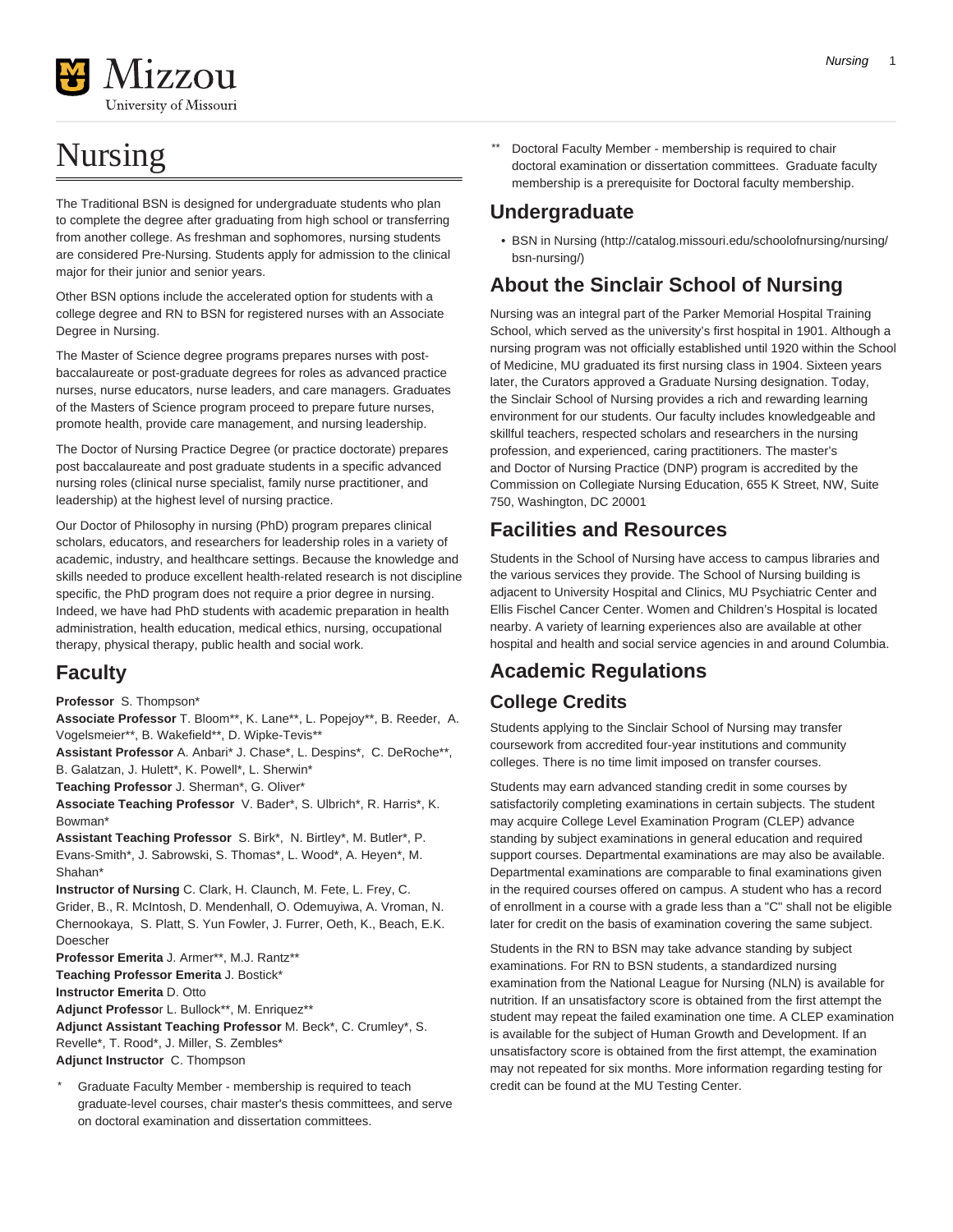

## **Progression Criteria**

## **Pre-Nursing**

### **Minimum Cumulative Pre-Nursing GPA Requirements**

- First semester at MU (new and transfer students): 2.8
- Successive semesters at MU: 3.25

These grade standards apply to current MU students seeking to transfer from another major to Pre-Nursing.

### **Academic Actions**

- **Required major transfer:** Students who do not meet the GPA requirements are encouraged to explore another major at MU.
- **Probation:** Students whose term GPA falls below 2.0, but is above 1.0 are placed on probation.
- **Ineligible:** Students whose semester GPA falls below 1.0 are ineligible to enroll at MU.

## **Minimum Pre-Nursing Course Grade Requirements:**

- A grade of "C" or better is required in the following courses:
	- CHEM 1100 Atoms and Molecules with Lab \*
	- ENGLSH 1000 Writing and Rhetoric
	- H\_D\_FS 2400 Principles of Human Development \*
	- MICROB 2800 Microbiology for Nursing and Health Professions
	- MPP 3202 Elements of Physiology
	- NEP 2380 Diet Therapy for Health Professionals
	- NURSE 2200 Foundations of Communication and Professionalism in Nursing
	- NURSE 3200 Pathophysiology
	- PTH\_AS 2201 Human Anatomy Lecture
	- PTH\_AS 2203 Human Anatomy Laboratory
	- Writing Intensive courses
	- \* Consult your advisor for alternative course choices.
- A grade of "C-" or better is required in MATH 1050 Quantitative Reasoning or MATH 1100 College Algebra, and STAT 1200 Introductory Statistical Reasoning.
- Students may repeat a course in which an unsatisfactory grade was earned. If less than a C is earned in a repeated course, students are ineligible to continue enrollment in the School of Nursing.

## **Clinical Nursing**

- Progression into the next semester's nursing courses is contingent on the completion, with a grade of C or better, of all of the previous semester's courses.
- A satisfactory academic standing for clinical students is a minimum semester GPA and cumulative GPA of 2.0. A student who does not meet this requirement may be placed on academic probation.
- A grade of C or better is required for all nursing courses. One repetition of a course is permitted, but requires approval of the Student Academic Progression (SAP) committee. Students who earn less than a C in a repeated nursing course are ineligible to continue enrollment in the School of Nursing.
- Students in the clinical nursing phase who withdraw in good standing for any reason must contact the Associate Dean for readmission.
- Students who have been dismissed may reapply through the established admissions procedure for all students and petition the Faculty Assembly Student Admissions and Progression Committee. Students who are readmitted are guided by the rules in operation for the class they join.
- A student in the clinical nursing phase who has been dismissed from the School of Nursing for a second time may not reapply for admission.

## **Additional Requirements**

Students enrolled in the Traditional, Accelerated, and RN-BSN programs must be prepared to provide their own transportation to clinical agencies. In addition, they must meet the following requirements:

- Required Immunizations and Health Requirements
- Drug Screening
- Criminal Background Check
- CPR Certification (American Heart Association, BLS for Healthcare Providers)
- School of Nursing scrubs/student uniform
- Functional Abilities

## **Practicums**

Clinical practicums (patient/client care) are an integral part of the curriculum. Students have the opportunity to practice in a variety of health care and related agencies, including:

- University of Missouri Health Care
- Boone Hospital Center
- Truman Veterans Hospital
- Fulton State Hospital
- Multiple county and city health departments
- Long-term care facilities
- Day-care centers
- Schools (K-12)

## **Licensure by the Missouri State Board of Nursing**

On receipt of the Bachelor of Science in Nursing degree, students may be eligible to take the NCLEX examination for licensure as registered nurses. The Missouri State Board of Nursing grants a license to practice to persons who meet the policies and regulations contained within the Nursing Practice Act, Chapter 335.011 to 335.096.

## **Contact Information**

Sinclair School of Nursing S235 Sinclair School of Nursing Building 573-882-0277 <https://nursing.missouri.edu/>

## **Graduate**

• [MS in Nursing](http://catalog.missouri.edu/schoolofnursing/nursing/ms-nursing/) [\(http://catalog.missouri.edu/schoolofnursing/nursing/](http://catalog.missouri.edu/schoolofnursing/nursing/ms-nursing/) [ms-nursing/\)](http://catalog.missouri.edu/schoolofnursing/nursing/ms-nursing/)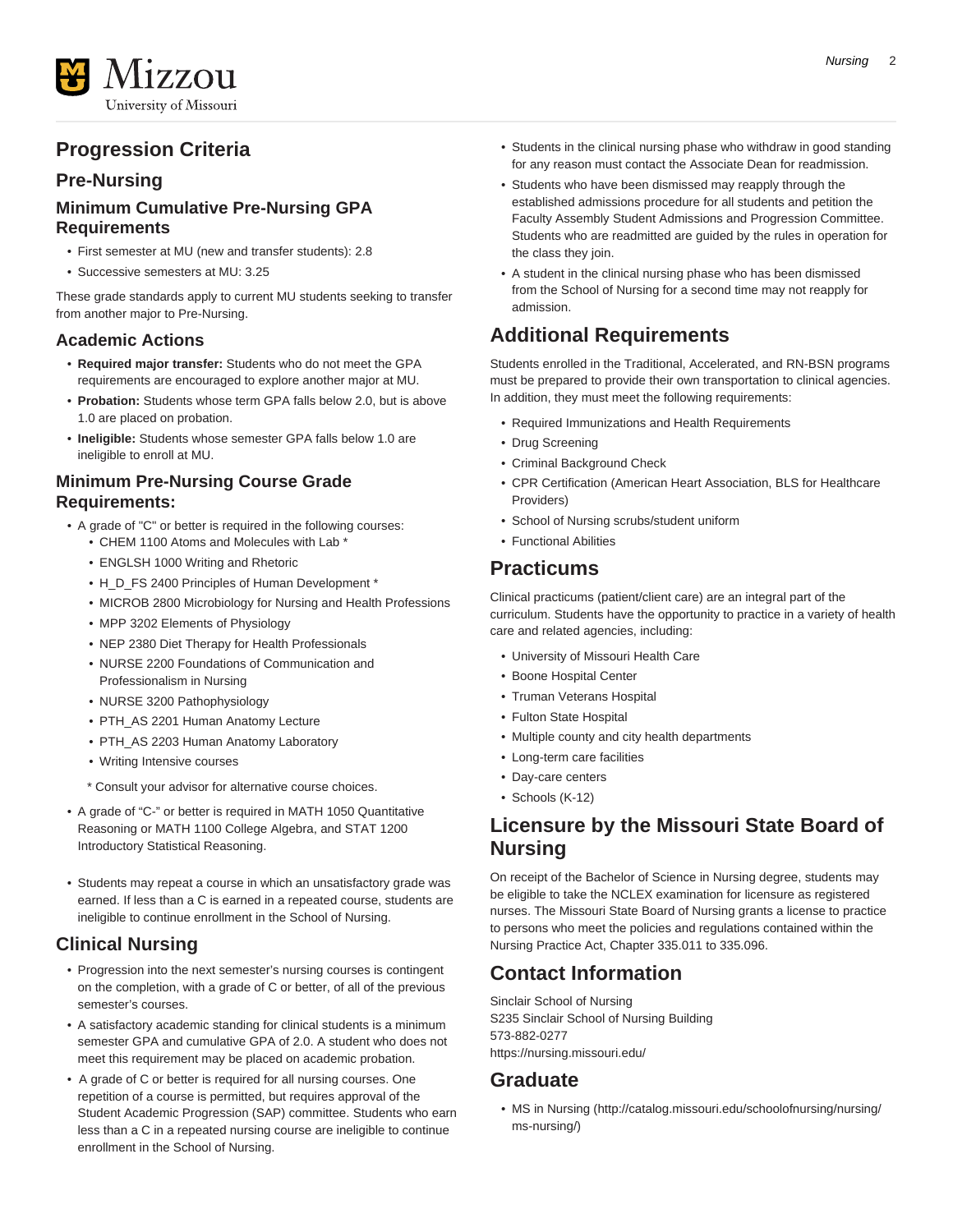

- [with emphasis in Adult Gerontology Clinical Nurse Specialist](http://catalog.missouri.edu/schoolofnursing/nursing/ms-nursing-emphasis-adult-gerontology-clinical-nurse-specialist/) ([http://catalog.missouri.edu/schoolofnursing/nursing/ms-nursing](http://catalog.missouri.edu/schoolofnursing/nursing/ms-nursing-emphasis-adult-gerontology-clinical-nurse-specialist/)[emphasis-adult-gerontology-clinical-nurse-specialist/\)](http://catalog.missouri.edu/schoolofnursing/nursing/ms-nursing-emphasis-adult-gerontology-clinical-nurse-specialist/)
- [with emphasis in Family Nurse Practitioner](http://catalog.missouri.edu/schoolofnursing/nursing/ms-nursing-emphasis-family-nurse-practitioner/) [\(http://](http://catalog.missouri.edu/schoolofnursing/nursing/ms-nursing-emphasis-family-nurse-practitioner/) [catalog.missouri.edu/schoolofnursing/nursing/ms-nursing](http://catalog.missouri.edu/schoolofnursing/nursing/ms-nursing-emphasis-family-nurse-practitioner/)[emphasis-family-nurse-practitioner/\)](http://catalog.missouri.edu/schoolofnursing/nursing/ms-nursing-emphasis-family-nurse-practitioner/)
- [with emphasis in Leadership in Nursing and Health Care Systems](http://catalog.missouri.edu/schoolofnursing/nursing/ms-nursing-emphasis-leadership-nursing-health-care-systems/) ([http://catalog.missouri.edu/schoolofnursing/nursing/ms-nursing](http://catalog.missouri.edu/schoolofnursing/nursing/ms-nursing-emphasis-leadership-nursing-health-care-systems/)[emphasis-leadership-nursing-health-care-systems/\)](http://catalog.missouri.edu/schoolofnursing/nursing/ms-nursing-emphasis-leadership-nursing-health-care-systems/)
- [with emphasis in Nurse Educator](http://catalog.missouri.edu/schoolofnursing/nursing/ms-nursing-emphasis-nurse-educator/) ([http://catalog.missouri.edu/](http://catalog.missouri.edu/schoolofnursing/nursing/ms-nursing-emphasis-nurse-educator/) [schoolofnursing/nursing/ms-nursing-emphasis-nurse-educator/\)](http://catalog.missouri.edu/schoolofnursing/nursing/ms-nursing-emphasis-nurse-educator/)
- [with emphasis in Pediatric Clinical Nurse Specialist](http://catalog.missouri.edu/schoolofnursing/nursing/ms-nursing-emphasis-pediatric-clinical-nurse-specialist/) [\(http://](http://catalog.missouri.edu/schoolofnursing/nursing/ms-nursing-emphasis-pediatric-clinical-nurse-specialist/) [catalog.missouri.edu/schoolofnursing/nursing/ms-nursing](http://catalog.missouri.edu/schoolofnursing/nursing/ms-nursing-emphasis-pediatric-clinical-nurse-specialist/)[emphasis-pediatric-clinical-nurse-specialist/](http://catalog.missouri.edu/schoolofnursing/nursing/ms-nursing-emphasis-pediatric-clinical-nurse-specialist/))
- [with emphasis in Pediatric Nurse Practitioner-Primary Care](http://catalog.missouri.edu/schoolofnursing/nursing/ms-nursing-emphasis-pediatric-nurse-practitioner-primary-care/) ([http://catalog.missouri.edu/schoolofnursing/nursing/ms-nursing](http://catalog.missouri.edu/schoolofnursing/nursing/ms-nursing-emphasis-pediatric-nurse-practitioner-primary-care/)[emphasis-pediatric-nurse-practitioner-primary-care/\)](http://catalog.missouri.edu/schoolofnursing/nursing/ms-nursing-emphasis-pediatric-nurse-practitioner-primary-care/)
- [with emphasis in Psychiatric Mental Health Nurse Practitioner](http://catalog.missouri.edu/schoolofnursing/nursing/ms-nursing-emphasis-psychiatric-mental-health-nurse-practitioner/) ([http://catalog.missouri.edu/schoolofnursing/nursing/ms-nursing](http://catalog.missouri.edu/schoolofnursing/nursing/ms-nursing-emphasis-psychiatric-mental-health-nurse-practitioner/)[emphasis-psychiatric-mental-health-nurse-practitioner/\)](http://catalog.missouri.edu/schoolofnursing/nursing/ms-nursing-emphasis-psychiatric-mental-health-nurse-practitioner/)
- [DNP in Nursing](http://catalog.missouri.edu/schoolofnursing/nursing/dnp-nursing/) [\(http://catalog.missouri.edu/schoolofnursing/nursing/](http://catalog.missouri.edu/schoolofnursing/nursing/dnp-nursing/) [dnp-nursing/](http://catalog.missouri.edu/schoolofnursing/nursing/dnp-nursing/))
	- [with emphasis in Adult-Gerontology Clinical Nurse Specialist](http://catalog.missouri.edu/schoolofnursing/nursing/dnp-nursing-emphasis-adult-gerontology-clinical-nurse-specialist/) ([http://catalog.missouri.edu/schoolofnursing/nursing/dnp-nursing](http://catalog.missouri.edu/schoolofnursing/nursing/dnp-nursing-emphasis-adult-gerontology-clinical-nurse-specialist/)[emphasis-adult-gerontology-clinical-nurse-specialist/\)](http://catalog.missouri.edu/schoolofnursing/nursing/dnp-nursing-emphasis-adult-gerontology-clinical-nurse-specialist/)
	- [with emphasis in Family Nurse Practitioner](http://catalog.missouri.edu/schoolofnursing/nursing/dnp-nursing-emphasis-family-nurse-practitioner/) [\(http://](http://catalog.missouri.edu/schoolofnursing/nursing/dnp-nursing-emphasis-family-nurse-practitioner/) [catalog.missouri.edu/schoolofnursing/nursing/dnp-nursing](http://catalog.missouri.edu/schoolofnursing/nursing/dnp-nursing-emphasis-family-nurse-practitioner/)[emphasis-family-nurse-practitioner/\)](http://catalog.missouri.edu/schoolofnursing/nursing/dnp-nursing-emphasis-family-nurse-practitioner/)
	- [with emphasis in Nurse Leadership and Innovations in Health](http://catalog.missouri.edu/schoolofnursing/nursing/dnp-nursing-emphasis-nurse-leadership-innovations-health-care/) [Care](http://catalog.missouri.edu/schoolofnursing/nursing/dnp-nursing-emphasis-nurse-leadership-innovations-health-care/) [\(http://catalog.missouri.edu/schoolofnursing/nursing/dnp](http://catalog.missouri.edu/schoolofnursing/nursing/dnp-nursing-emphasis-nurse-leadership-innovations-health-care/)[nursing-emphasis-nurse-leadership-innovations-health-care/](http://catalog.missouri.edu/schoolofnursing/nursing/dnp-nursing-emphasis-nurse-leadership-innovations-health-care/))
	- [with emphasis in Pediatric Clinical Nurse Specialist](http://catalog.missouri.edu/schoolofnursing/nursing/dnp-nursing-emphasis-pediatric-clinical-nurse-specialist/) [\(http://](http://catalog.missouri.edu/schoolofnursing/nursing/dnp-nursing-emphasis-pediatric-clinical-nurse-specialist/) [catalog.missouri.edu/schoolofnursing/nursing/dnp-nursing](http://catalog.missouri.edu/schoolofnursing/nursing/dnp-nursing-emphasis-pediatric-clinical-nurse-specialist/)[emphasis-pediatric-clinical-nurse-specialist/](http://catalog.missouri.edu/schoolofnursing/nursing/dnp-nursing-emphasis-pediatric-clinical-nurse-specialist/))
	- [with emphasis in Pediatric Nurse Practitioner- Primary Care](http://catalog.missouri.edu/schoolofnursing/nursing/dnp-nursing-emphasis-pediatric-nurse-practitioner-primary-care/) ([http://catalog.missouri.edu/schoolofnursing/nursing/dnp-nursing](http://catalog.missouri.edu/schoolofnursing/nursing/dnp-nursing-emphasis-pediatric-nurse-practitioner-primary-care/)[emphasis-pediatric-nurse-practitioner-primary-care/\)](http://catalog.missouri.edu/schoolofnursing/nursing/dnp-nursing-emphasis-pediatric-nurse-practitioner-primary-care/)
	- [with emphasis in Psychiatric-Mental Health Nurse Practitioner](http://catalog.missouri.edu/schoolofnursing/nursing/dnp-nursing-emphasis-psychiatric-mental-health-nurse-practitioner-across-lifespan/) [\(Across the Lifespan\) \(http://catalog.missouri.edu/](http://catalog.missouri.edu/schoolofnursing/nursing/dnp-nursing-emphasis-psychiatric-mental-health-nurse-practitioner-across-lifespan/) [schoolofnursing/nursing/dnp-nursing-emphasis-psychiatric](http://catalog.missouri.edu/schoolofnursing/nursing/dnp-nursing-emphasis-psychiatric-mental-health-nurse-practitioner-across-lifespan/)[mental-health-nurse-practitioner-across-lifespan/](http://catalog.missouri.edu/schoolofnursing/nursing/dnp-nursing-emphasis-psychiatric-mental-health-nurse-practitioner-across-lifespan/))
- [PhD in Nursing](http://catalog.missouri.edu/schoolofnursing/nursing/phd-nursing/) ([http://catalog.missouri.edu/schoolofnursing/nursing/](http://catalog.missouri.edu/schoolofnursing/nursing/phd-nursing/) [phd-nursing/](http://catalog.missouri.edu/schoolofnursing/nursing/phd-nursing/))

## **About the Sinclair School of Nursing**

Sinclair School of Nursing S235 Sinclair School of Nursing Building 573-882-0277 <https://nursing.missouri.edu/>

Nursing was an integral part of the Parker Memorial Hospital Training School, which served as the university's first hospital in 1901. Although a nursing program was not officially established until 1920 within the School of Medicine, MU graduated its first nursing class in 1904. Sixteen years later, the Curators approved a Graduate Nursing designation. Today, the Sinclair School of Nursing provides a rich and rewarding learning environment for our students. Our faculty includes knowledgeable and skillful teachers, respected scholars and researchers in the nursing

profession, and experienced, caring practitioners. The master's and Doctor of Nursing Practice (DNP) program is accredited by the Commission on Collegiate Nursing Education, 655 K Street, NW, Suite 750, Washington, DC 20001

## **Facilities and Resources**

Graduate students in the School of Nursing have access to all campus libraries and the various services they provide. The School of Nursing building is adjacent to University Hospital and Clinics, MU Psychiatric Center and Ellis Fischel Cancer Center. Women and Children's Hospital is located nearby. A variety of learning experiences also are available at other hospital and health and social service agencies in and around Columbia.

## **Career Opportunities**

Nursing is a professional career for those who would like to combine the following words in any number of ways: Servant leadership, challenge, advanced nursing skills, caring, science, and meaningful work. Graduates of our program work in a variety of settings - from hospital inpatient units and hospital based clinics, to community health centers, private practices, and schools, to areas of research and teaching.

## **Funding**

Financial assistance is available as scholarships, fellowships, assistantships and traineeships.

### **NURSE 1000: Advisory Seminar for Nursing**

Orientation to the undergraduate nursing program, professional role development, and introduction to the professional milieu. Graded on an S/U basis only.

**Credit Hour**: 1

### **NURSE 2000: Nursing as a Profession**

Introduces the structure of nursing knowledge and explores professional nursing role characteristics from historical, ethical, legal, economic, professional, occupational and social perspectives. Examines nursing as subsystem of the health care system.

### **Credit Hours**: 3

**Prerequisites:** sophomore standing. Restricted to pre-nursing majors with a GPA of 2.8 or higher

### **NURSE 2000H: Nursing as a Profession - Honors**

Introduces the structure of nursing knowledge and explores professional nursing role characteristics from historical, ethical, legal, economic, professional, occupational, and social perspectives. Examines nursing as subsystem of the health care system. Graded on A-F basis only.

### **Credit Hours**: 3

**Prerequisites:** Sophomore standing with undergraduate GPA of 2.8 or higher; honors eligibility required

### **NURSE 2100: Communication Issues in Nursing**

In this course students develop their interpersonal communication skills and cultural competency in health care. Topics include social determinants of health, biases in the healthcare setting, diversity issues in health care, health literacy and health disparities. Students will learn evidence-based communication techniques.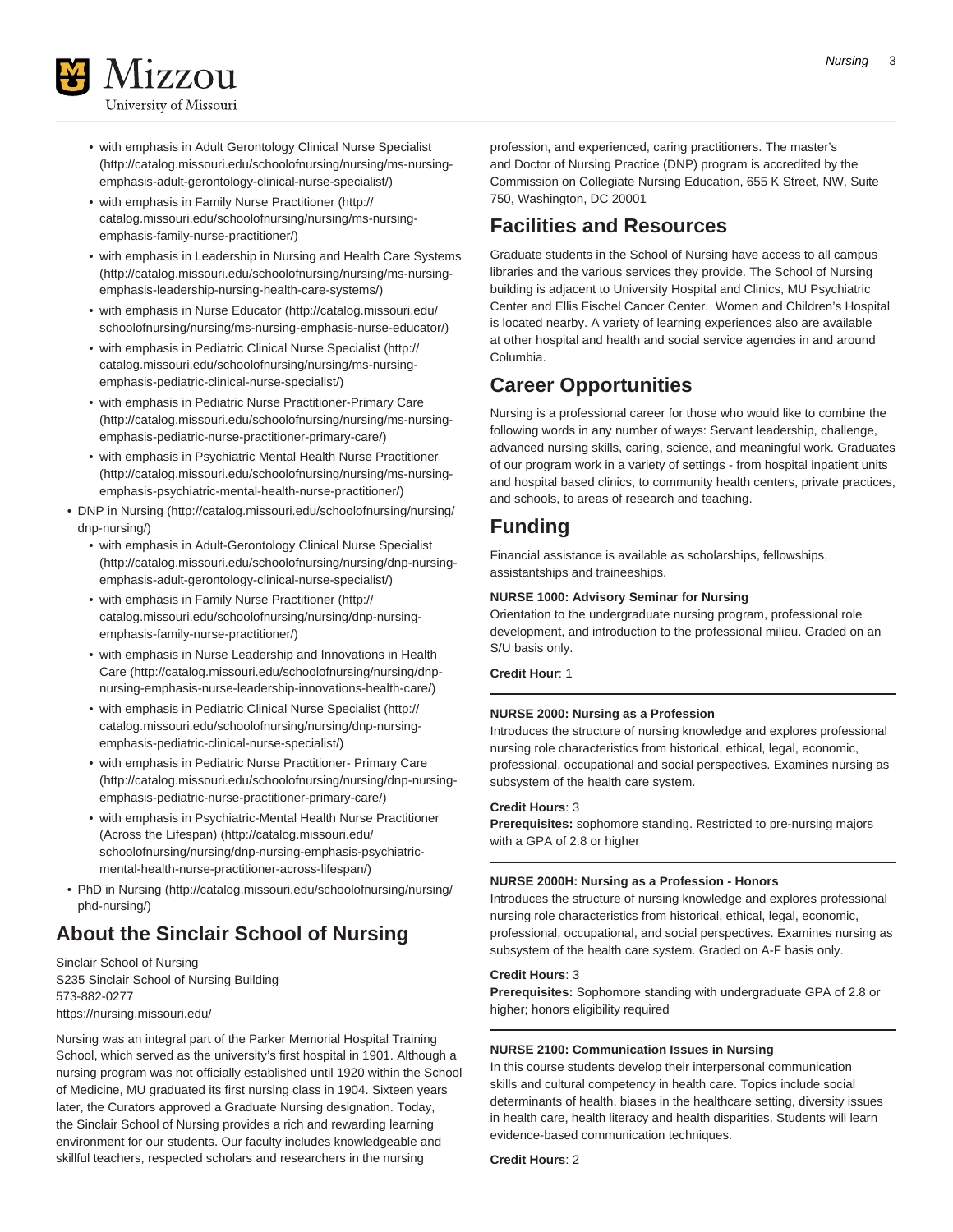

**Prerequisites:** Sophomore Standing. Restricted to pre-nursing majors only

### **NURSE 2100H: Communication Issues in Nursing - Honors**

Reviews psychosocial and communication issues. Focuses on improving interpersonal communication skills and learning how to provide therapeutic interventions to people with selected mental health issues. An experiential model emphasizes personal skill development strategies.

### **Credit Hour**: 2-3

**Prerequisites:** Sophomore Standing. Restricted to pre-nursing majors only. Honors eligibility required

### **NURSE 2200: Foundations of Communication and Professionalism in Nursing**

In this course, students develop their interpersonal communication skills and cultural competency in health care. Topics include social determinants of health, biases in the healthcare setting, health literacy, and health disparities. Students will learn evidence-based communication techniques. Graded on A-F basis only.

**Credit Hours**: 3

### **NURSE 2200H: Foundations of Communication and Professionalism in Nursing - Honors**

In this course, students develop their interpersonal communication skills and cultural competency in health care. Topics include social determinants of health, biases in the healthcare setting, health literacy, and health disparities. Students will learn evidence-based communication techniques. Graded on A-F basis only.

### **Credit Hours**: 3

### **NURSE 3000: Health Care Resiliency**

This course examines the unique psychosocial, spiritual, and physical stressors health professionals encounter while carrying out their duties. Self-care practices are examined that build the resilience needed to address challenging professional demands. This course draws on the extensive scientific literature that explores health and wellness promotion. Graded on A-F basis only.

**Credit Hour**: 1

**Prerequisites:** For Clinical Nursing majors only during Early Registration

**NURSE 3002: Topics in Nursing - Biological, Physical, Mathematical** Specialized topics in nursing not available through regularly offered courses. Sections may be offered either on S/U or A-F basis.

**Credit Hour**: 1-4

### **NURSE 3002H: Topics in Nursing - Biological Sciences- Honors**

Specialized topics in nursing not available through regularly offered courses. Sections may be offered either on S/U or A-F basis.

**Credit Hour**: 1-4 **Prerequisites:** Honors Eligibility required

### **NURSE 3080: Introduction to Nursing Informatics**

Informatics is the science of managing information. This course provides basic content for understanding informatics in nursing. Principles, theories, and practices of informatics from seeking and storing to

retrieving and analyzing information will be presented. Students will apply basic content as they consider informatics from consumer and provider perspectives for current or future use as nursing professionals.

### **Credit Hours**: 3

**Prerequisites:** RN-BSN students only

### **NURSE 3080W: Introduction to Nursing Informatics - Writing Intensive**

Informatics is the science of managing information. This course provides basic content for understanding informatics in nursing. Principles, theories, and practices of informatics from seeking and storing to retrieving and analyzing information will be presented. Students will apply basic content as they consider informatics from consumer and provider perspectives for current or future use as nursing professionals.

### **Credit Hours**: 3

**Prerequisites:** RN-BSN students only

### **NURSE 3100: Pharmacology for Nursing**

This course will focus on pharmacological classification and the nurse's role in medication administration and patient education. Medication issues with special populations will be addressed. Graded on A-F basis only.

### **Credit Hours**: 3

**Prerequisites or Corequisites:** NURSE 3200 or NURSE 3260 **Prerequisites:** Restricted to Clinical BSN Accelerated students; restricted to clinical majors during early registration; PTH\_AS 2201 and PTH\_AS 2203 and MPP 3202

### **NURSE 3170: Nursing Skills, Technologies, and Simulation**

Provides laboratory experiences for fundamental to complex nursing skills and procedures. Focuses on application of therapeutic interventions and procedure to provide safe, patient-centered care.

### **Credit Hours**: 4

**Prerequisites:** Clinical BSN Nursing CLN\_BSN **Recommended:** NURSE 3270

### **NURSE 3180: Role Transitions**

Explores returning-to-school issues important to adult learners. Links previous basic nursing courses with baccalaureate courses and begins building new knowledge on prior nursing education.

### **Credit Hours**: 3

#### **NURSE 3200: Pathophysiology**

Focus is on commonly occurring alterations in health across the life span. Developmental concepts, diagnostics, and treatment modalities are integrated throughout course content. Enrollment requires admission to the clinical nursing major BSN option.

#### **Credit Hours**: 4

**Prerequisites:** Restricted to pre-nursing and students in the Clinical Nursing Major. PTH\_AS 2201 and PTH\_AS 2203 and MPP 3202

### **NURSE 3200H: Pathophysiology - Honors**

Focus is on commonly occurring alterations in health across the life span. Developmental concepts, diagnostics, and treatment modalities are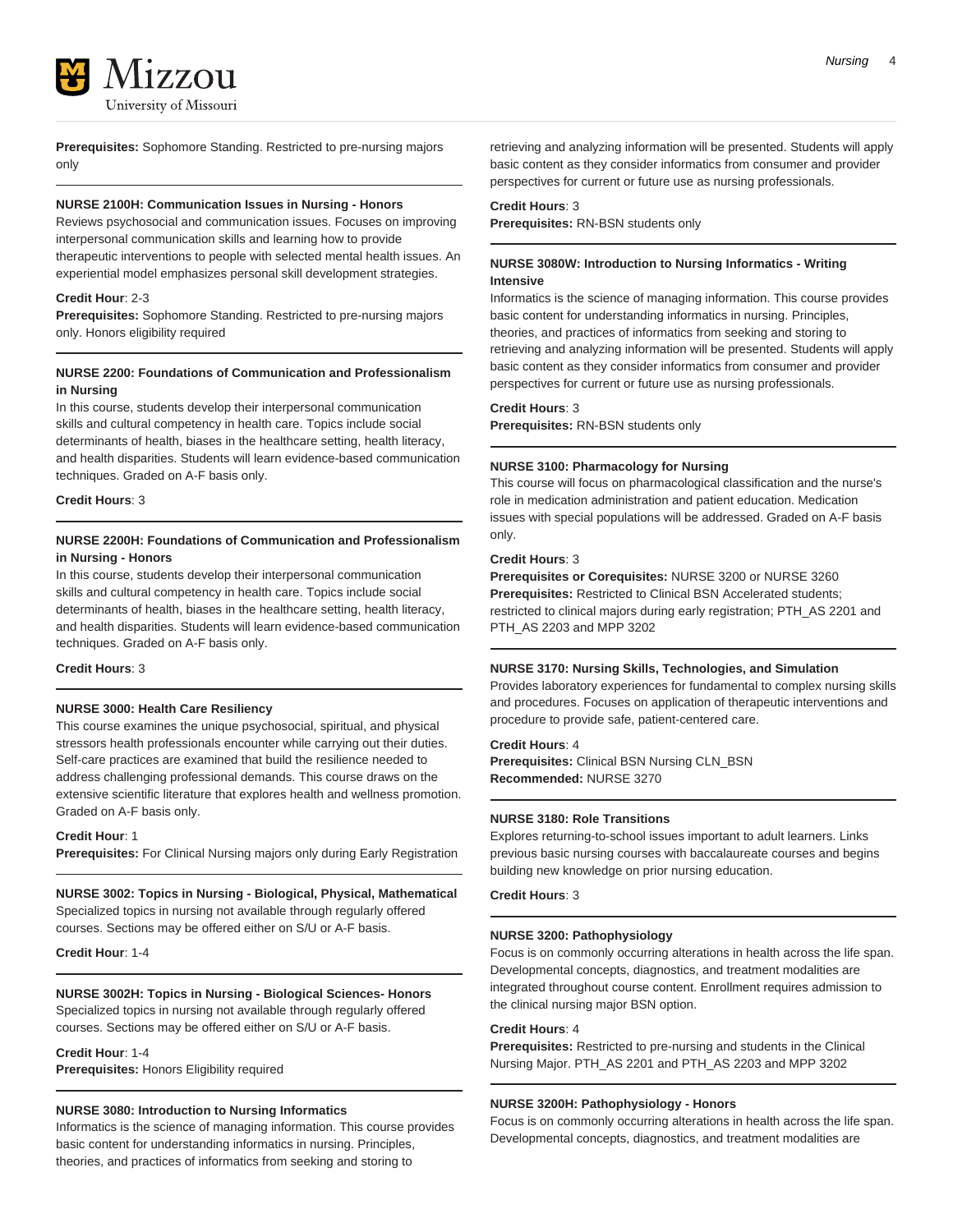

integrated throughout course content. Enrollment requires admission to the clinical nursing major BSN option.

### **Credit Hours**: 4

**Prerequisites:** Restricted to pre-nursing and students in the Clinical Nursing Major. PTH\_AS 2201 and PTH\_AS 2203 and MPP 3202; Honors eligibility required

### **NURSE 3260: Pathophysiology**

Focus is on commonly occurring alterations in health across the life span. Developmental concepts, diagnostics, and treatment modalities are integrated throughout course content. Course is designed for students applying to the accelerated BSN option.

### **Credit Hours**: 3

**Prerequisites or Corequisites:** MICROB 2800 or MICROB 3200 **Prerequisites:** MPP 3202; PTH\_AS 2201 and PTH\_AS 2203

### **NURSE 3270: Foundations of Nursing: Physical Assessment and the Nursing Process**

NURSE 3270 provides knowledge and skills in physical assessment and the application of the Nursing Process. Clinical application of foundational knowledge determines the health status of individuals.

### **Credit Hours**: 5

**Prerequisites or Corequisites:** For Clinical BSN, students must have completed NURSE 2000 and NURSE 2100 and be concurrently enrolled in NURSE 3170, NURSE 3200, NURSE 3300; for Clinical BSN Accelerated students must have completed NURSE 3200 or NURSE 3260 and be concurrently enrolled NURSE 3170 and NURSE 3100 or NURSE 3300

### **NURSE 3280: Fundamentals of Nursing**

This course assists students to identify and apply the nursing process in both laboratory and clinical settings. The course provides classroom, laboratory and clinical experiences for learning fundamental to complex nursing skills and technologies. Assists students with necessary application of foundational knowledge and critical thinking in the clinical setting. The student will utilize skills of data collection, documentation, communication, implementation and evaluation of a plan of care to meet health care needs. Graded on A-F basis only.

### **Credit Hours**: 5

**Prerequisites or Corequisites:** NURSE 3200 or NURSE 3260 and NURSE 3370 and NURSE 3300 or NURSE 3100 **Prerequisites:** Restricted to Clinical BSN Nursing Major

### **NURSE 3300: Pharmacology and Nursing Implications**

This course will focus on pharmacological classifications and the nurse's role in medication administration and patient education. Medication issues with special populations will be addressed. Graded on a A-F basis only.

### **Credit Hours**: 4

**Prerequisites or Corequisites:** NURSE 3200 **Prerequisites:** Restricted to Clinical Nursing Majors

### **NURSE 3350: Individual Study**

Independent study for qualified students in specific areas of interest in nursing under faculty guidance. Some sections may be graded A-F only or S/U only.

**Credit Hour**: 0-6 **Prerequisites:** instructor's consent

#### **NURSE 3370: Health Assessment in Nursing**

This course provides opportunities for students to acquire and build upon knowledge of health and illness and to develop skill in assessment of the whole individual. Students will learn a holistic approach to assessment, focused on physical, mental and social aspects, to determine the health status of individuals, families and communities. Students will develop skills in taking a health history and conducting a complete head-to-toe assessment of adults as well as individuals across the life-span from infants and children to older adults. Students will perform skills in a laboratory setting that are transferable to the clinical setting. The student is expected to apply knowledge from prerequisite and concurrent courses in data collection and interpretation of findings to determine the need for nursing care. Graded on A-F basis only.

### **Credit Hours**: 4

**Prerequisites or Corequisites:** NURSE 3200 or NURSE 3260 and NURSE 3370 and NURSE 3300 or NURSE 3100

**Prerequisites:** Traditional Students - Clinical Nursing Majors (CLN\_BSN) NURSE 2200 or NURSE 2100; Accelerated Students - Acceptance into the Accelerated Nursing Program

### **NURSE 3370H: Health Assessment in Nursing - Honors**

This course provides opportunities for students to acquire and build upon knowledge of health and illness and to develop skill in assessment of the whole individual. Students will learn a holistic approach to assessment, focused on physical, mental and social aspects, to determine the health status of individuals, families and communities. Students will develop skills in taking a health history and conducting a complete head-to-toe assessment of adults as well as individuals across the life-span from infants and children to older adults. Students will perform skills in a laboratory setting that are transferable to the clinical setting. The student is expected to apply knowledge from prerequisite and concurrent courses in data collection and interpretation of findings to determine the need for nursing care. Graded on A-F basis only.

### **Credit Hours**: 4

**Prerequisites or Corequisites:** NURSE 3200 or NURSE 3260 and NURSE 3370 and NURSE 3300 or NURSE 3100

**Prerequisites:** Honors Eligibility required. Traditional Students - Clinical Nursing Majors (CLN\_BSN) NURSE 2200 or NURSE 2100; Accelerated Students - Acceptance into the Accelerated Nursing Program

### **NURSE 3470: Mental Health Nursing**

Students discover behavioral, social, interpersonal, and neuro-biological aspects of mental health nursing. Therapeutic use of self in designing and implementing nursing care for clients throughout the life cycle is emphasized. Content on psychopathology is included.

### **Credit Hours**: 5

**Prerequisites or Corequisites:** NURSE 3900 or NURSE 3900H **Prerequisites:** NURSE 3280 and NURSE 3300 or NURSE 3100 and NURSE 3370

### **NURSE 3670: Nursing of Adults I**

Application of the nursing process to deliver care for hospitalized adults with health deviations. Evidence, technologies, professional standards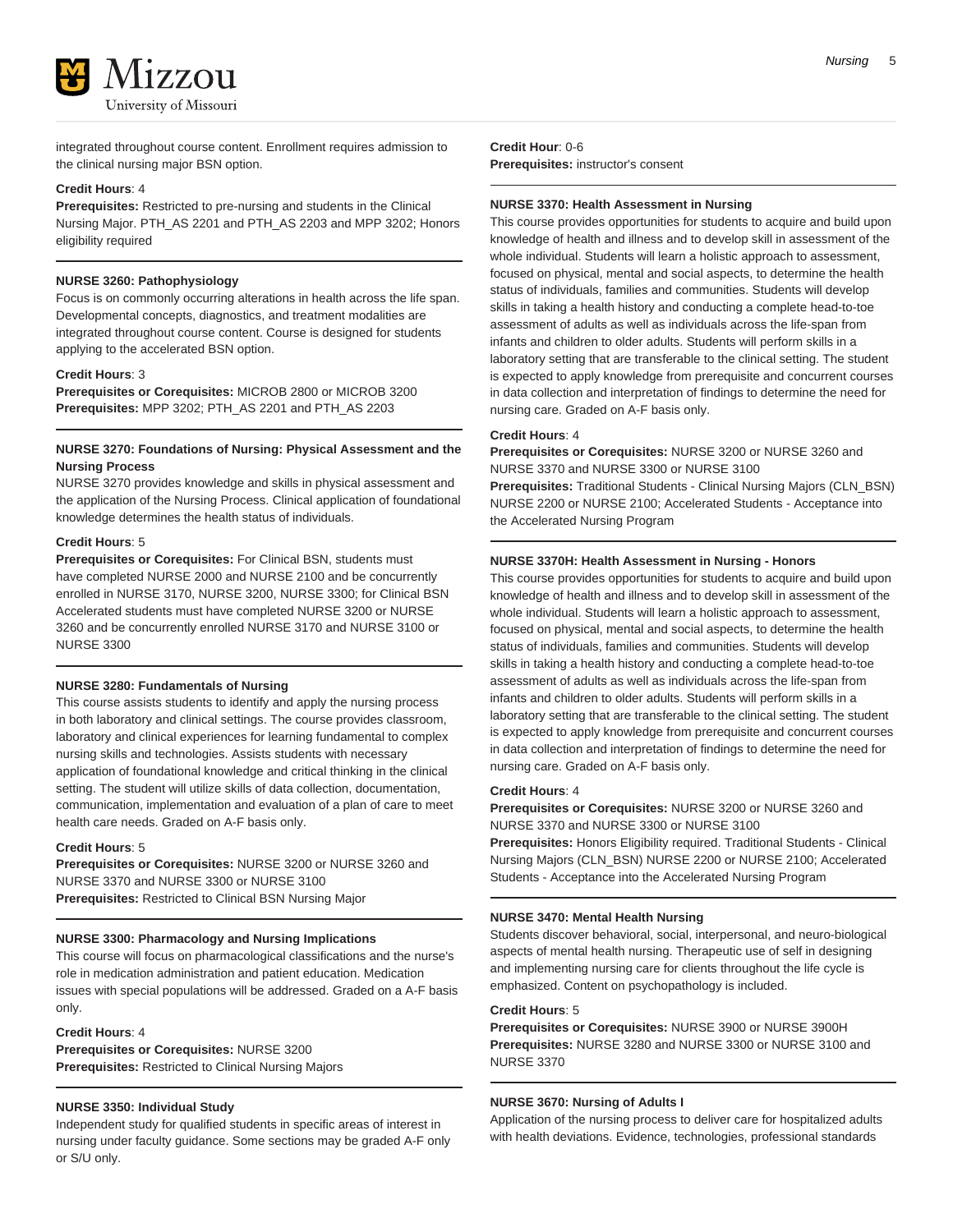

and collaboration are used to enhance patient-centered, safe and effective care.

### **Credit Hours**: 6

**Prerequisites or Corequisites:** NURSE 3900 or NURSE 3900H **Prerequisites:** NURSE 3280 and NURSE 3300 or NURSE 3100 and NURSE 3370

### **NURSE 3750: Nursing of the Childbearing Family**

This course provides learning experiences with childbearing families. Students apply the nursing process to promote health and well-being for the childbearing family. Graded on A-F basis only.

#### **Credit Hours**: 3

**Prerequisites:** NURSE 3260 or NURSE 3200, and NURSE 3270, NURSE 3100, admission to accelerated BSN option

### **NURSE 3760: Pediatric Nursing**

Provides learning experiences with children and their families from newborn to adolescents. Examines health alterations that interfere with self-care in and for children.

#### **Credit Hours**: 3

**Prerequisites:** NURSE 3270, admission to accelerated option

### **NURSE 3800: Gerontological Nursing Care**

Emphasis on normal aging processes, health promotion, disease prevention, management of complex health conditions, and evaluation of care for older adults.

**Credit Hours**: 3

**Prerequisites or Corequisites:** NURSE 3300 or NURSE 3100 **Prerequisites:** NURSE 3370 and NURSE 3280

### **NURSE 3900: Introduction to Research for Evidence Based Nursing Practice**

This course introduces students to research in nursing, medicine, and healthcare. Students then apply research findings to evidence-based nursing practice. Quality improvement is presented as a method for implementing evidence-based practice. Students develop an appreciation for research as a component of professionalism, lifelong learning, and evidence-based practice.

### **Credit Hours**: 3

**Prerequisites:** STAT 1200 or STAT 1300 or ESC\_PS 4170 and Clinical Nursing Major

### **NURSE 3900H: Introduction to Research for Evidence Based Nursing Practice - Honors**

This course introduces students to research in nursing, medicine, and healthcare. Students then apply research findings to evidencebased nursing practice. Students learn about Quality improvement as a method for implementing evidence-based practice. Students develop an appreciation for research as a component of professionalism, lifelong learning, and evidence-based practice. Graded on A-F basis only.

### **Credit Hours**: 4

**Prerequisites:** Clinical Nursing Majors and STAT 1200 or STAT 1300 or ESC\_PS 4170; Honors eligibility required

### **NURSE 3900W: Introduction to Research for Evidence Based Nursing Practice - Writing Intensive**

This course introduces students to research in nursing, medicine, and healthcare. Students then apply research findings to evidence-based nursing practice. Quality improvement is presented as a method for implementing evidence-based practice. Students develop an appreciation for research as a component of professionalism, lifelong learning, and evidence-based practice.

### **Credit Hours**: 3

**Prerequisites:** STAT 1200 or STAT 1300 or ESC\_PS 4170 and Clinical Nursing Major

### **NURSE 4110: Role Transitions**

(cross-leveled with NURSE 7105). Seamless academic progression to support registered nurses prepared in community colleges and hospital based programs to advance their education is essential, based upon recommendations from professional nursing organizations, as well as institutions of higher learning. This course focuses on the role transitions encountered in advanced nursing roles at the master's level. Graded on A-F basis only.

### **Credit Hours**: 3

#### **NURSE 4200: Nursing Ethics and Law**

This course examines and explores legal and ethical principles and applications as they pertain to clinical nursing practice and healthcare. The information in this course is applied in concurrent and subsequent program courses and provides a foundation for ethical and legal professional nursing practice.

### **Credit Hours**: 3

**Prerequisites:** Restricted to RN-BSN students

### **NURSE 4200W: Nursing Ethics and Law - Writing Intensive**

Analyzes clinical nursing situations using ethical principles and decisionmaking models. Examines the basic doctrines and principles foundational for providing legally sound nursing practice.

### **Credit Hour**: 3-4

**Prerequisites or Corequisites:** NURSE 3080 or NURSE 3670 **Prerequisites:** Senior Clinical Major

### **NURSE 4201: Legal Concepts in Nursing**

This course examines fundamental legal guidelines for professional nursing practice using content gleaned from nursing and medicine. The student will analyze and apply legal principles pertaining to nursing practice. Enrollment requires a prerequisite of a medical ethics, healthcare ethics or a bioethics course which is subject to instructor approval. Graded on A-F basis only.

### **Credit Hour**: 1

**Prerequisites:** PHIL 2440 or PHIL 1150 or HLTH\_SCI 4480

#### **NURSE 4210: Nursing Ethics**

This course examines and explores legal and ethical principles and applications as they pertain to clinical nursing practice and healthcare. The information in this course is applied in concurrent and subsequent program courses and provides a foundation for ethical and legal professional nursing practice. Graded on A-F basis only.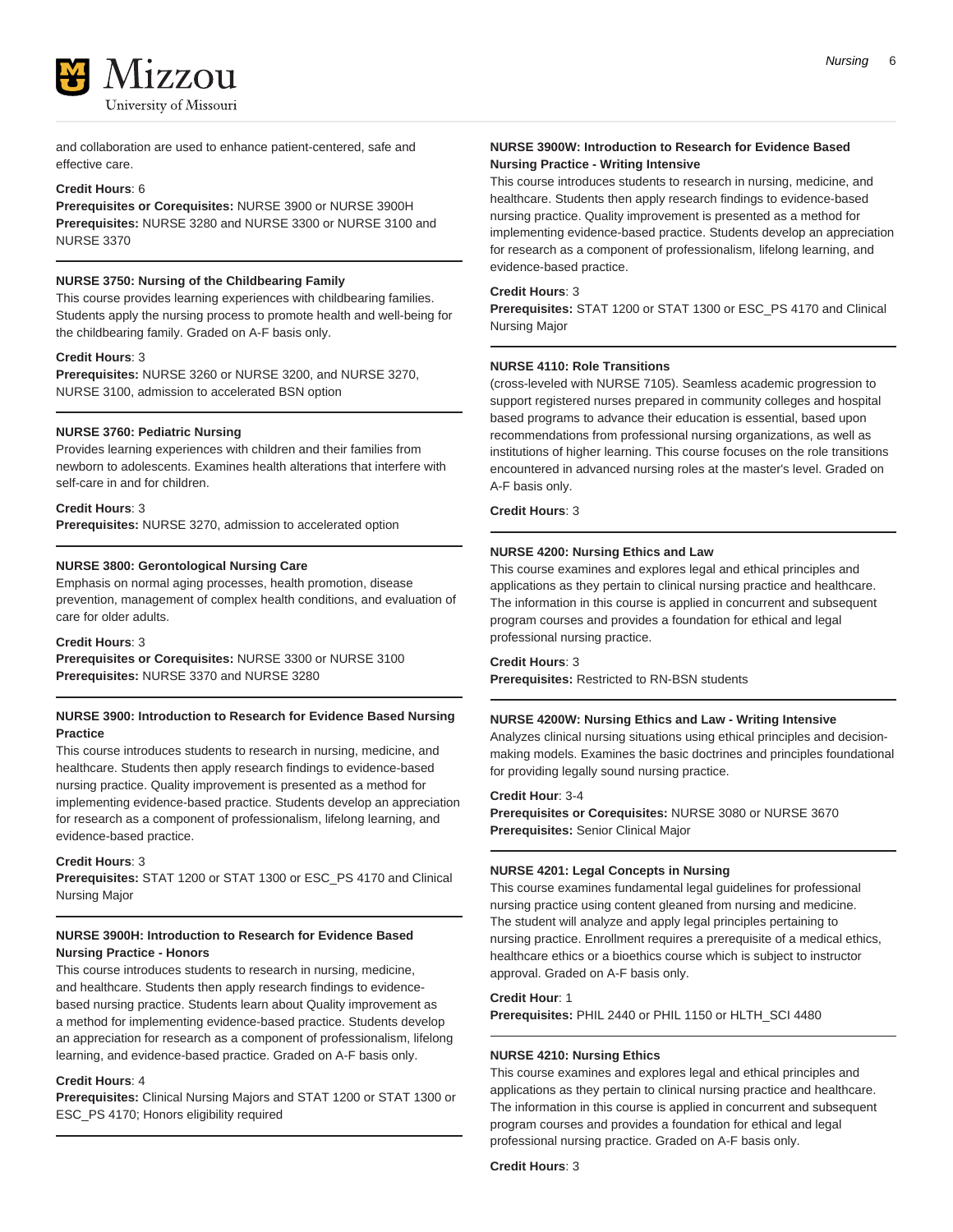

#### **Prerequisites or Corequisites:** NURSE 3370

#### **NURSE 4210W: Nursing Ethics - Writing Intensive**

This course examines and explores legal and ethical principles and applications as they pertain to clinical nursing practice and healthcare. The information in this course is applied in concurrent and subsequent program courses and provides a foundation for ethical and legal professional nursing practice. Graded on A-F basis only.

### **Credit Hours**: 3

**Prerequisites or Corequisites:** NURSE 3370

#### **NURSE 4270: Nursing of Children**

Nursing of children with acute and chronic health and developmental deviations. Self-care and dependent care abilities are emphasized. Content includes health promotion for infants, children and adolescents.

#### **Credit Hours**: 4

**Prerequisites or Corequisites:** For accelerated BSN students NURSE 3470

**Prerequisites:** For Clinical BSN, students must have completed NURSE 3470 and NURSE 3670

#### **NURSE 4270H: Nursing of Children - Honors**

Nursing of children with acute and chronic health and developmental deviations. Self-care and dependent care abilities are emphasized. Content includes health promotion for infants, children and adolescents. Prerequisites or Corequisites: For accelerated BSN students NURSE 3470; Honors eligibility required

#### **Credit Hours**: 4

**Prerequisites:** For Clinical BSN, students must have completed NURSE 3470 and NURSE 3670

### **NURSE 4300: Nursing Issues/Leadership and Management**

Examines leadership and organizational theories in relation to resource management and effective delivery of nursing to sets of clients. Analyzes societal/political issues and trends related to nursing and contemporary health care.

### **Credit Hours**: 3 **Prerequisites or Corequisites:** NURSE 3670

### **NURSE 4300H: Nursing Issues/Leadership and Management - Honors**

Examines leadership and organizational theories in relation to resource management and effective delivery of nursing to sets of clients. Analyzes societal/political issues and trends related to nursing and contemporary health care.

### **Credit Hours**: 3 **Prerequisites or Corequisites:** NURSE 3670 **Prerequisites:** Honors eligibility required

### **NURSE 4380: Health Assessment and Pathophysiology**

Examines biologic basis for selected commonly occurring diseases throughout the life-span. Study and performance of health assessments with application of findings to adults and children.

**Credit Hours**: 3 **Prerequisites:** RN-BSN student

### **NURSE 4400: Nursing Leadership and Management**

Examines leadership, management, and organizational theories in relation to resource management and effective delivery of nursing to sets of clients. Analyzes societal and political issues and trends related to nursing and contemporary health care. Graded on A-F basis only.

### **Credit Hours**: 3

**Prerequisites:** RN-BSN student **Corequisites:** NURSE 3080

#### **NURSE 4470: Nursing of the Childbearing Family**

This course provides nursing care learning experiences for childbearing families. Students apply the nursing process to promote health and wellbeing for the childbearing family.

### **Credit Hours**: 4

**Prerequisites:** For Clinical BSN, students must have completed NURSE 3470 and NURSE 3670 **Corequisites:** For Accelerated BSN students NURSE 3670

### **NURSE 4770: Nursing in Communities Clinical**

This clinical course in the BSN sequence applies the concepts of community health nursing Students will work in the community with a public health nurse or worker. Students will examine and experience the roles and functions of the community/ public health nurse with emphasis on application of community/public health concepts and design and implementation of nursing systems of care for individuals, families, and populations with particular self-care requisites. Graded on A-F basis only.

### **Credit Hours**: 2

**Prerequisites:** NURSE 4270 and NURSE 3470; or NURSE 3670 and NURSE 4470

### **NURSE 4770H: Nursing in Communities Clinical - Honors**

This clinical course in the BSN sequence applies the concepts of community health nursing Students will work in the community with a public health nurse or worker. Students will examine and experience the roles and functions of the community/ public health nurse with emphasis on application of community/public health concepts and design and implementation of nursing systems of care for individuals, families, and populations with particular self-care requisites. Graded on A-F basis only.

#### **Credit Hours**: 2

**Prerequisites:** NURSE 4270 and NURSE 3470; or NURSE 3670 and NURSE 4470. Honors eligibility required

#### **NURSE 4870: Nursing of Adults II**

Application of nursing process to care for adults with acute physiological health deviations. Leadership and management principles are integrated in delivering care for sets of clients.

#### **Credit Hour**: 3-7

**Prerequisites or Corequisites:** NURSE 4970 or NURSE 4980 **Prerequisites:** NURSE 3470 and NURSE 3670 and NURSE 4270 and NURSE 4470

### **NURSE 4870H: Nursing of Adults II Honors**

Application of nursing process to care for adults with acute physiological health deviations. Leadership and management principles are integrated in delivering patient care. Graded on A-F basis only.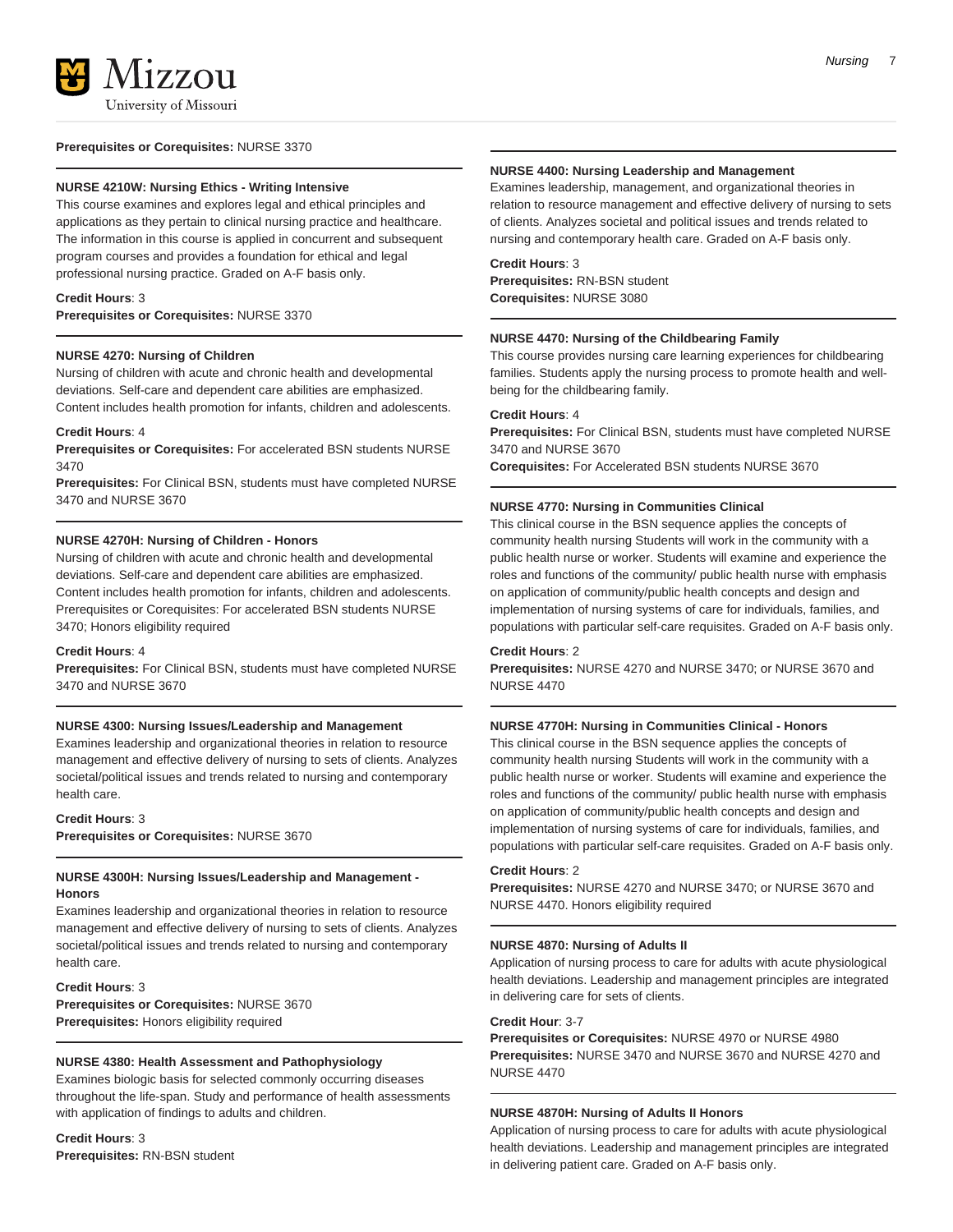

### **Credit Hours**: 4

**Prerequisites or Corequisites:** NURSE 4970 or NURSE 4980 **Prerequisites:** NURSE 3470 and NURSE 3670 and NURSE 4270 and NURSE 4470; Honors eligibility required

### **NURSE 4930: Evidence-Based Nursing Practice and Quality Improvement**

Concepts of evidence-based nursing practice and quality improvement are applied to health care problems, emphasizing use of research findings in practice settings and proposing quality improvement practices to generate optimal person-centered outcomes.

#### **Credit Hours**: 4

**Prerequisites:** NURSE 4950

### **NURSE 4930W: Evidence-Based Nursing Practice and Quality Improvement - Writing Intensive**

Concepts of evidence-based nursing practice and quality improvementare applied to health care problems, emphasizing use of research findings in practice settings and proposing quality improvement practices to generate optimal person-centered outcomes.

### **Credit Hours**: 4 **Prerequisites:** NURSE 4950

### **NURSE 4950: Nursing Theory and Research**

Addresses nursing research as means of acquiring and refining knowledge. Research utilization to impact nursing addressed. Examines development and utilization of nursing theory.

### **Credit Hours**: 3

**Prerequisites:** STAT 1200 or ESC\_PS 4170. Must be a RN-BSN student

### **NURSE 4950W: Nursing Theory and Research - Writing Intensive**

Addresses nursing research as means of acquiring and refining knowledge. Research utilization to impact nursing addressed. Examines development and utilization of nursing theory.

### **Credit Hours**: 3

**Prerequisites:** STAT 1200 or ESC\_PS 4170. Must be a RN-BSN student

### **NURSE 4970: Nursing in Communities**

Examines roles and functions of nurses within community with emphasis on application of community/public health concepts and design and implementation of nursing systems of care for individuals, families, and populations.

### **Credit Hour**: 4-5

**Prerequisites:** Restricted to RN-BSN students. NURSE 4950 and NURSE 4930

### **NURSE 4970H: Nursing in Communities - Honors**

(same as NURSE 4970W). Examines roles and functions of nurses within community with emphasis on application of community/public health concepts and design and implementation of nursing systems of care for individuals, families, and populations. Graded on A-F basis only.

### **Credit Hour**: 4-5

**Prerequisites:** Honors eligibility required. Students must meet one of the following - Traditional students - NURSE 4470, NURSE 4270 and

NURSE 3470; or Accelerated students - NURSE 3750 and NURSE 3760 and pre- or co-enrolled in NURSE 3470

### **NURSE 4970HW: Nursing in Communities - Honors/Writing Intensive**

Examines roles and functions of nurses within community with emphasis on application of community/public health concepts and design and implementation of nursing systems of care for individuals, families, and populations.

### **Credit Hour**: 4-5

**Prerequisites:** Honors Eligibility required; Students must meet one of the following - Traditional students - NURSE 4470, NURSE 4270 and NURSE 3470; or Accelerated students - NURSE 3750 and NURSE 3760 and pre- or co-enrolled in NURSE 3470

#### **NURSE 4970W: Nursing in Communities - Writing Intensive**

Examines roles and functions of nurses within community with emphasis on application of community/public health concepts and design and implementation of nursing systems of care for individuals, families, and populations.

### **Credit Hour**: 4-5

**Prerequisites or Corequisites:** Accelerated students - NURSE 3670 and NURSE 3470 and NURSE 4270 and NURSE 4470 **Prerequisites:** Students must meet one of the following - Traditional students - NURSE 4470, NURSE 4270

#### **NURSE 4980: Nursing in Communities**

This course in the BSN sequence examines roles and functions of the nurse within the community with emphasis on application of community/ public health concepts and design and implementation of nursing systems of care for individuals, families, and populations with particular self-care requisites. Graded on A-F basis only.

### **Credit Hours**: 3

**Prerequisites:** NURSE 4270 and NURSE 3470; or NURSE 3760 or NURSE 4930

### **NURSE 4980H: Nursing in Communities - Honors**

This course in the BSN sequence examines roles and functions of the nurse within the community with emphasis on application of community/ public health concepts and design and implementation of nursing systems of care for individuals, families, and populations with particular self-care requisites. Graded on A-F basis only.

### **Credit Hours**: 3

**Prerequisites:** NURSE 4270 and NURSE 3470; or NURSE 3760 or NURSE 4930; Honors eligibility required

### **NURSE 4980HW: Nursing in Communities - Honors/Writing Intensive**

This course in the BSN sequence examines roles and functions of the nurse within the community with emphasis on application of community/ public health concepts and design and implementation of nursing systems of care for individuals, families, and populations with particular self-care requisites. Graded on A-F basis only.

### **Credit Hours**: 3

**Prerequisites:** NURSE 4270 and NURSE 3470; or NURSE 3760 or NURSE 4930; Honors eligibility required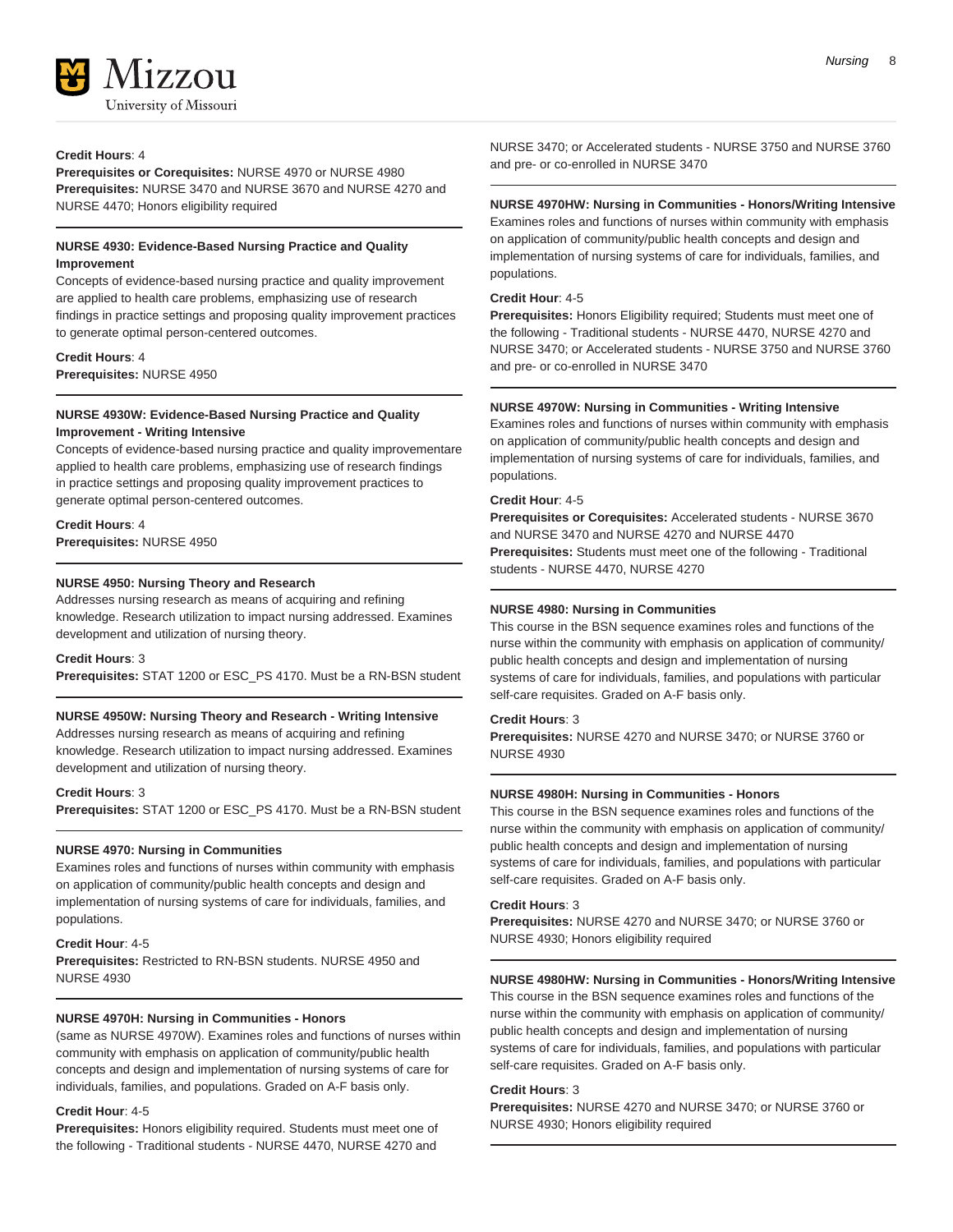

### **NURSE 4980W: Nursing in Communities - Writing Intensive**

This course in the BSN sequence examines roles and functions of the nurse within the community with emphasis on application of community/ public health concepts and design and implementation of nursing systems of care for individuals, families, and populations with particular self-care requisites. Graded on A-F basis only.

### **Credit Hours**: 3

**Prerequisites:** NURSE 4270 and NURSE 3470; or NURSE 3760 or NURSE 4930

### **NURSE 7010: Biostatistical Foundations for Health Researchers**

Examines basic concepts of data management, study design, descriptive and inferential biostatistics using analytic software. Emphasizes statistical literacy and critical thinking for health researchers. Graded on A-F basis only.

**Credit Hours**: 3

### **NURSE 7087: Leadership and Technology Institute**

Introduction to knowledge and skills essential to support research and practice doctorates. May be repeated for credit.

### **Credit Hour**: 1

**Prerequisites:** Admission to DNP or PhD program

### **NURSE 7100: Theoretical Basis for Advanced Nursing**

Analysis, application and evaluation of a variety of nursing and non nursing theories used in advanced nursing practice and research.

### **Credit Hours**: 3

### **NURSE 7105: Role Transitions**

(cross-leveled with NURSE 4110). Seamless academic progression to support registered nurses prepared in community colleges and hospital based programs to advance their education is essential, based upon recommendations from professional nursing organizations, as well as institutions of higher learning. This course focuses on the role transitions from the associate degree level to more advanced levels of education and professional issues for which foundational knowledge of other nursing courses will build. Graded on A-F basis only .

#### **Credit Hours**: 3

**Prerequisites:** Graduate standing or faculty consent

### **NURSE 7110: Advanced Nursing Roles and Professional Communication**

This course provides an overview of advanced nursing roles (Clinical Nurse Specialists, Nurse Practitioners [MS and DNP prepared], Executives, Educators, and Nurse Researchers [PhD]) and professional issues for which foundational knowledge of other advanced nursing courses will build. Graded on A-F basis only.

### **Credit Hours**: 3

**Prerequisites:** Admission to the graduate program or faculty consent

### **NURSE 7120: Advanced Physiology and Pathophysiology**

Focus on the normal and altered physiological functioning of body systems. Provides essential knowledge of human health and disease across the lifespan necessary for advanced nursing practice.

### **Credit Hours**: 3

Nursing 9

### **NURSE 7130: Advanced Pharmacology and Pharmacotherapeutics**

Advanced practice nurse drug therapy management for health maintenance and treatment of acute episodic and chronic health problems in various populations over the life span.

### **Credit Hours**: 3

**Prerequisites:** BSN or instructor's consent

#### **NURSE 7140: Advanced Health Assessment and Promotion**

Expands history and physical assessment techniques across lifespan. Addresses diagnostic reasoning, differential diagnosis, selection of common diagnostic test, disease risk factors, and health promotion strategies.

#### **Credit Hours**: 3.5

**Prerequisites:** BSN or instructor's consent

#### **NURSE 7150: Research Basis for Advanced Nursing**

Examines fundamentals of scientific inquiry. Addresses research design issues. Focuses on interpreting, critiquing, and synthesizing research findings.

### **Credit Hours**: 3

**Prerequisites:** NURSE 7100

### **NURSE 7160: Scientific Foundations for Health Sciences**

Students examine integrity in scientific research; scientific inquiry fundamentals; research design issues; theory analysis, application, and evaluation; data analyses for research designs; and critical evaluation of research findings in health sciences. Graded on A-F basis only.

**Credit Hours**: 4

### **NURSE 7500: Foundations of Care Management: Professional, Legal, Financial, and Business**

This course will introduce students to the interdisciplinary care management role. Topics covered include practice settings and models of care as well as professional, legal, financial, and leadership responsibilities within the context of the current U.S. health system. Graded on A-F basis only.

### **Credit Hours**: 3

### **NURSE 7510: Pharmacology, Pathophysiology, & Physical Assessment for Care Managers**

This course develops student's knowledge of common acute and chronic health conditions. Topics include normal and altered physiological functioning, physical assessment, and therapeutic interventions. Students gain an understanding of human health and disease across the lifespan, which can be applied to care management practice. Graded on A-F basis only.

**Credit Hours**: 3

### **NURSE 7750: Functional Dimensions of Aging**

(same as ARCHST 7640, F\_C\_MD 7750, HMI 7750, H\_D\_FS 7750, SOC\_WK 7752). This online course provides a variety of learning activities to facilitate understanding and appreciation of physical, psychosocial, and economic challenges older adults may experience.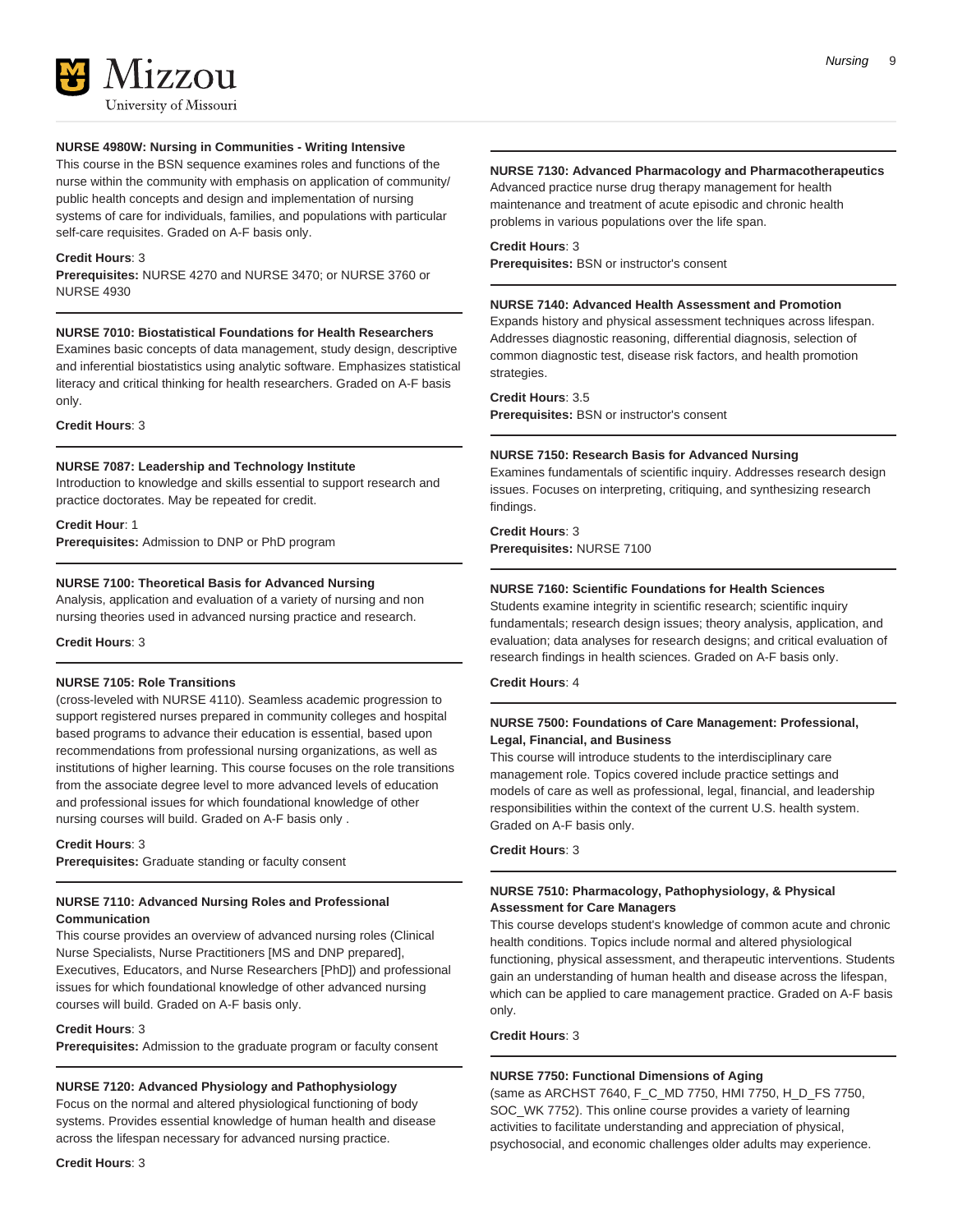

Content will include determinants of and approaches to quality of life and successful aging. Graded on A-F basis only.

**Credit Hours**: 3

### **NURSE 7751: Psychosocial Function and Older Adults**

(same as ARCHST 7650, F\_C\_MD 7751, HMI 7751, H\_D\_FS 7751, P\_HLTH 7751 and SOC\_WK 7751). This course takes an Interdisciplinary approach to understanding the psychosocial function of older adults and explores approaches to alleviate disabling conditions that interfere with psychosocial function and quality of life in old age. Graded on A-F basis only.

### **Credit Hours**: 3

### **NURSE 8001: Topics in Advanced Clinical Nursing**

Specialized topics in advanced clinical nursing not available through regularly offered courses.

**Credit Hours**: 3

### **NURSE 8002: Research Topics in Nursing and Health**

Topics courses are intended for special offerings, or as opportunities to experiment with a new course prior to seeking approval for it as a regular course. Graded on A-F basis only.

**Credit Hours**: 3

### **NURSE 8010: Family Dynamics and Intervention**

(same as H\_D\_FS 8012). Theories of family function and dysfunction; techniques of assessment; models of family intervention. Practicum with selected families.

### **Credit Hours**: 3

**Prerequisites:** NURSE 7100 (Nursing students)

### **NURSE 8020: Intermediate Statistical Methods for Health Researchers**

Examination of generalized linear models, multiple logistic regression, and multilevel modeling as applied to health sciences research.

### **Credit Hours**: 3

**Prerequisites:** NURSE 7010 or equivalent

### **NURSE 8030: Interpreting Statistical Evidence in the Health Sciences**

Students learn to critically evaluate statistical designs and data analysis methods used in health sciences research and scientific evidence for health care decision making. May be repeated for credit.

### **Credit Hours**: 3

**Prerequisites:** Graduate level statistics course

### **NURSE 8085: Problems in Nursing**

Guided readings, special study and/or a practicum in an area of the student's interest or in an area which the student needs to strengthen. Selected sections of the course may be offered on A-F or S/U basis only.

**Credit Hour**: 1-4 **Prerequisites:** instructor's consent

### **NURSE 8089: Transition to APRN Practice**

The Transition to APRN Practice course is designed to provide additional guidance, support, and reinforcement of knowledge for new APRNs as they transition into practice. Case conferences, webinars, discussion, and speakers will be utilized to address a variety of topics of interest to the practitioner. Graded on S/U basis only.

### **Credit Hour**: 1

**Prerequisites:** MSN APRN Completion

### **NURSE 8090: Research in Nursing**

Original investigation for presentation as thesis or dissertation. Graded on S/U basis only.

### **Credit Hour**: 1-99

**Prerequisites:** graduate statistics, instructor's consent

### **NURSE 8100: Principles of Epidemiology**

Explores key concepts of epidemiology and epidemiologic methods for studying the distribution and determinants of health and disease in populations. Application to public health and population-based practice addressed.

### **Credit Hours**: 3

**Prerequisites:** NURSE 7150 or faculty consent

### **NURSE 8150: Interprofessional Practice: Transforming Healthcare**

This course provides an introduction to interprofessional care management theories and models within the health professions. Differences and similarities of the specific elements that comprise various models of care management will be explored. Core competencies of interprofessional collaborative practice will be examined with specific emphasis placed on developing a wraparound service model that uses an interprofessional team approach. Graded on A-F basis only.

### **Credit Hours**: 3

### **NURSE 8160: Evidence Based Care Management Practice for Individuals and Populations**

This course builds upon fundamentals of interdisciplinary care management. Evidence based practice concepts are explored including distinguishing relevant resources and critiquing specific evidence related to care management. Tools, assessments, and techniques used in the management of complex patients with physical and mental health needs will be examined. Graded on A-F basis only.

### **Credit Hours**: 3

**Prerequisites:** NURSE 7500 and NURSE 7510

### **NURSE 8170: Public Health, Sociocultural Issues, and Health Policy**

Explores concepts of public health, social determinants of health, and health policy interventions. This course evaluates the role of the advanced practice nurse in the development, implementation, advocacy for and administration of programs and policies designed to meet the health needs of the public. Graded on A-F basis only.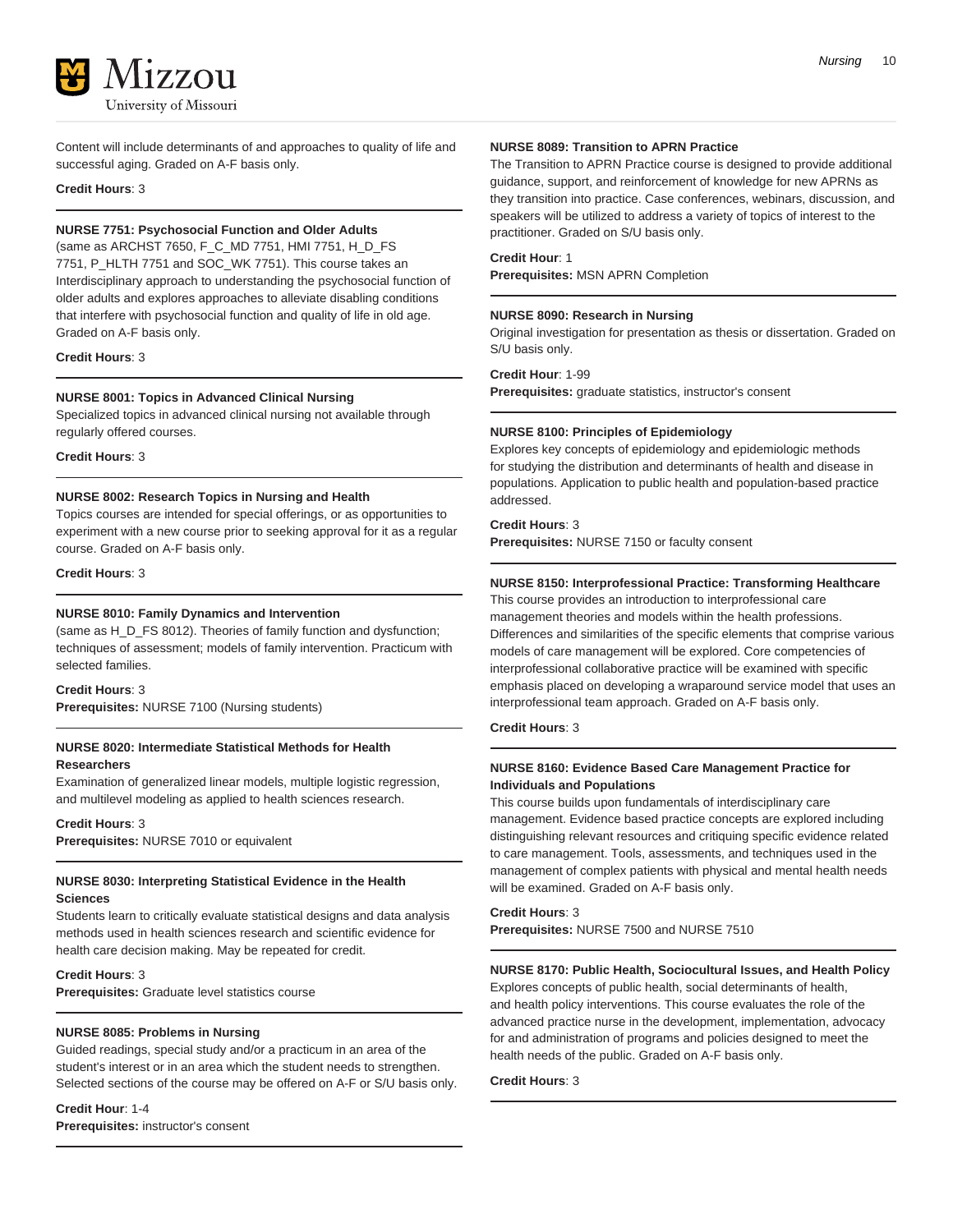

**NURSE 8210: Special Health Care Needs of Children** Perform developmental, neuro developmental, and psychosocial assessments of chronically ill children. Collaborate with families, schools; health care, community, family services to meet child's needs.

**Credit Hour**: 3.5-5

**Prerequisites:** NURSE 7100 or instructor's consent

### **NURSE 8300: Public Health and Sociocultural Issues**

Explores concepts of public health with a focus on the advanced practice nurse in population-based/primary care practice; core public health functions will be addressed at three service levels--the aggregate, the family, and the individual.

**Credit Hours**: 3 **Prerequisites:** NURSE 7100

### **NURSE 8310: Health Disparities of Rural and Other Underserved Populations**

In-depth examination of rural and other vulnerable populations and their interactions with the health care system including access, utilization, and outcomes. May be repeated for credit.

### **Credit Hours**: 3

**Prerequisites:** NURSE 7087, NURSE 8300 or faculty consent

### **NURSE 8400: Adult and Geriatric Primary Care I**

Advanced practice nursing clinical diagnosis and management of acute and chronic cardiovascular, respiratory, HEENT, renal, metabolic and musculoskeletal problems in adults, older adults and their families.

**Credit Hour**: 2-5

**Prerequisites:** NURSE 7120, NURSE 7130, NURSE 7140

### **NURSE 8410: Adult and Geriatric Primary Care II**

Advanced practice nursing clinical diagnosis and management of acute and chronic gastrointestinal, endocrine, hematological, neuropsychological problems and bioterrorism and CAM issues in adults, older adults and their families.

**Credit Hour**: 3.5-5 **Prerequisites:** NURSE 8400

### **NURSE 8420: Newborn Through Adolescence Primary Care**

Advanced nursing practice of newborn through adolescence of health maintenance/promotion, clinical diagnosis and management of common childhood illness, behavioral, developmental problems. Advanced knowledge of human growth, development, family dynamics, community resources, collaborative relationships. Integrated clinical practicum.

**Credit Hour**: 3.5-5 **Prerequisites:** NURSE 7140 or NURSE 7310

### **NURSE 8425: Participatory Approaches for Health and Health Systems**

(same as F\_C\_MD 8425). Focuses on the use of participatory approaches for the design of health and health-system interventions. Graded on A-F basis only.

### **Credit Hours**: 3

**Prerequisites:** NURSE 8100 or F\_C\_MD 8420 or instructor consent

### **NURSE 8430: Reproductive and Sexual Health Primary Care**

This course focuses on evidence-based practice standards that are relevant to the assessment, management, and health promotion of women across the lifespan. This class has a special interest in reproductive and sexual health issues of both females and males. Students will be exposed to assessment and management skills in the area of women/men reproductive and sexual health and be expected to apply these skills in the clinical practice component of the class. Graded on A-F basis only.

### **Credit Hour**: 3.5-5

**Prerequisites or Corequisites:** NURSE 8420 and NURSE 8410

### **NURSE 8540: Advanced Diagnostics and Reasoning I**

Expands upon knowledge of advanced assessment , diagnostic, and procedural skills; utilizes current technology in a cost-effective and patient-centered manner. Clinical increases specialty-specific knowledge. May be repeated for credit.

**Credit Hour**: 3.5-5 **Prerequisites:** 4th clinical specialty course

### **NURSE 8545: Advanced Diagnostics and Reasoning II**

Expands upon initial advanced assessment, diagnostic, and procedural skills; utilizes the latest technology in a cost-effective and patientcentered manner. Clinical component allows for increasing specialtyspecific knowledge to provide appropriate evidence-based management of pediatric, adult and geriatric populations. Population focus will be discipline specific. Graded on A-F basis only.

**Credit Hour**: 3.5-5 **Prerequisites:** NURSE 8540

### **NURSE 8610: Diagnostics and Psychopharmacology for Mental Health Nurses**

Emphasis is on the neurobiologic basis and diagnosis of mental health problems and advanced nursing management of psychiatric conditions using pharmaceutical agents.

### **Credit Hour**: 3.5-4

**Prerequisites:** NURSE 7120, NURSE 7130 and NURSE 7140

### **NURSE 8620: Brief Individual and Family Psychotherapy**

Application of nursing, psychosocial, and family theories in advanced nursing assessment and management of individuals and families experiencing a variety of problems. Emphasis is on designing, implementing, and evaluating brief psychotherapy for individuals and families. Graded on A-F basis only.

**Credit Hours**: 4 **Prerequisites:** NURSE 8610

### **NURSE 8640: Group Therapy and Social Skills Training**

Application of group and behavioral methods in mental health prevention, promotion, maintenance, and restoration. Designing, implementing, and evaluating mental health promotion groups and social skills training programs.

**Credit Hour**: 3.5-4 **Prerequisites:** NURSE 8610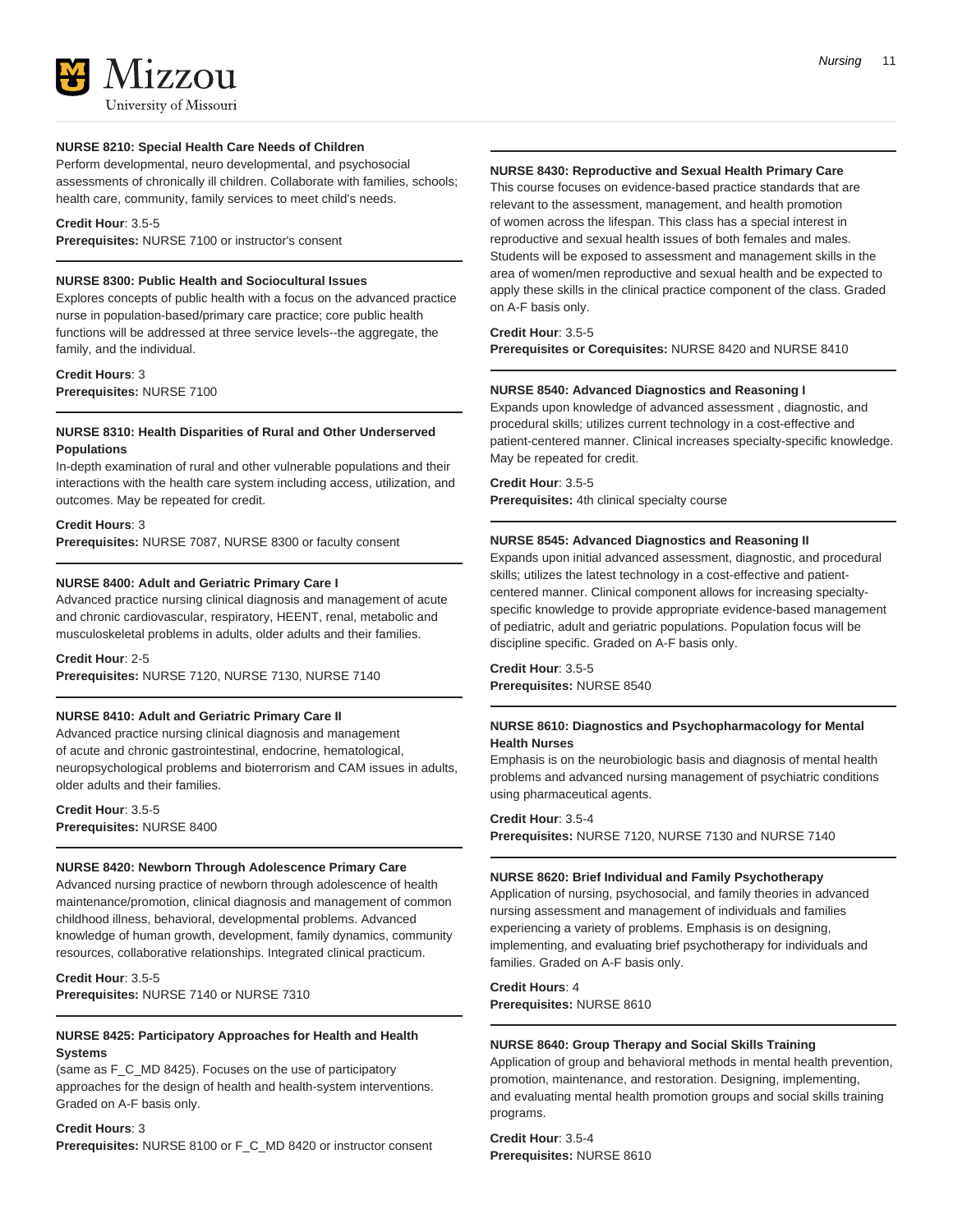### **NURSE 8660: Mental Health Nursing Interventions for Families**

Application of nursing and family theories in advanced nursing management of families experiencing a variety of problems. Emphasis on designing, implementing, and evaluating advanced nursing interventions for families.

### **Credit Hour**: 3.5-4

**Prerequisites:** NURSE 8620 or consent of instructor

### **NURSE 8680: Pediatric Mental Health Assessment and Treatment**

Develops advanced skills in psychiatric assessment and follow-up evaluation of children and adolescents experiencing mental health problems. Explores diagnosis, treatment, and management of child and adolescent mental health disorders. Graded on A-F basis only.

### **Credit Hour**: 3.5-4

**Prerequisites:** NURSE 8610 or faculty consent

### **NURSE 8710: Clinical Management of Acute and Critical Care Problems**

Advanced practice nurse management of selected clinical problems across the lifespan commonly encountered in the acute and/or critical care settings. Patient safety, technology, and product selection addressed. Integrated clinical practicum with selected population and setting. May be repeated for credit.

**Credit Hour**: 3.5-5 **Prerequisites:** NURSE 7140

### **NURSE 8720: Symptom Management in Acute and Chronic Illness**

Clinical management of symptoms of acute and chronic illness across the lifespan. Preparation for teaching patient self-management strategies. Integrated clinical practicum with selected population and setting.

### **Credit Hour**: 3-5

**Prerequisites:** NURSE 7140 and NURSE 7150 or faculty consent

### **NURSE 8820: Health Care Financial Management**

Prepares nurses to use the techniques that facilitate financial analysis and decision-making for patient care programs across the healthcare continuum. Focuses on efficient, effective management of resources for delivery of quality healthcare services. Prerequisites: NURSE 7100

**Credit Hours**: 4

### **NURSE 8830: Informatics Applications and Innovations in Health Care Systems**

This course explores informatics from the perspective of health related fields through technology assessment and evaluation, and research and development in technological innovations. The impact of technology on patient privacy will also be examined. Graded on A-F basis only.

### **Credit Hours**: 3

**Prerequisites:** NURSE 7087 or instructor's consent

## **NURSE 8840: Nursing Leadership, Innovation, and Entrepreneurship**

This course will provide an overview of leadership theories and strategies for managing individuals, groups, or systems within rapidly changing healthcare environments. Innovative and cutting edge phenomena in

healthcare will be explored as well as entrepreneurship. May be repeated for credit. Graded on A-F basis only.

#### **Credit Hours**: 3

**Prerequisites:** NURSE 7087 or instructors consent

### **NURSE 8854: Teaching Strategies in Nursing and Healthcare**

Examines principles, issues, techniques, and instructional methods in teaching healthcare providers. Focuses on the development of a variety of teaching strategies for the didactic, clinical, and online settings. Graded on A-F basis only.

### **Credit Hours**: 3

**Prerequisites:** NURSE 7160 and NURSE 7110, or consent of instructor

### **NURSE 8860: Organizations & Human Resource Management in Nursing**

This course will examine various organizational theories, organizational behavior, and the impact of change within organizations. Participants will apply and analyze workforce management principles in regard to employee rights, resources, and responsibilities. May be repeated for credit. Graded on an A-F basis only.

### **Credit Hours**: 3

**Prerequisites:** NURSE 7087 or instructors consent

### **NURSE 8864: Curriculum Development in Nursing**

Examines theoretical foundations, principles, and issues in curriculum design. Explores systematic evaluation of curriculum at all levels. Graded on A-F basis only.

#### **Credit Hours**: 3

**Prerequisites:** NURSE 7160 and NURSE 7110, or instructor consent

### **NURSE 8874: Evaluation Strategies in Nursing and Healthcare**

Examines principles, issues, and techniques of evaluation strategies in teaching healthcare content. Focuses on the development of a variety of evaluation methods for didactic and clinical settings. Graded on A-F basis only.

#### **Credit Hours**: 3

**Prerequisites:** NURSE 7160 and NURSE 7110; or instructor consent

#### **NURSE 8890: Clinical/Scholarly Project**

Design, implement and evaluate nursing projects derived from theory, including written report with explanation or justification to support the empirical and/or theoretical basis for the project. Graded on a S/U basis only.

### **Credit Hour**: 1-3

**Prerequisites:** NURSE 7100, NURSE 7150, graduate statistics

### **NURSE 8900: Research Practicum in Nursing**

Selected independent research activities in conjunction with ongoing research programs of faculty. Graded on S/U basis only.

### **Credit Hour**: 1-3

**Prerequisites:** NURSE 7150, graduate statistics, instructor's consent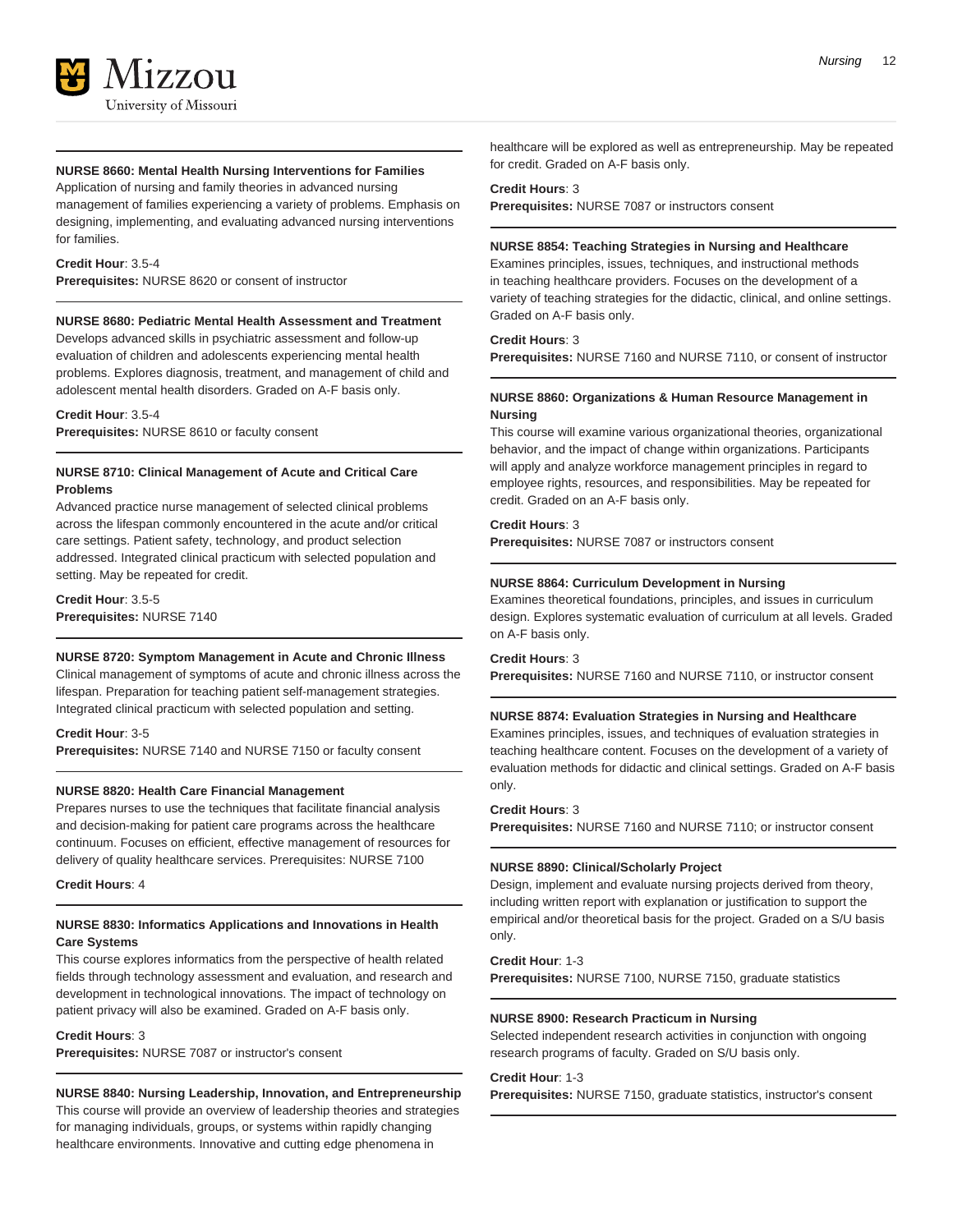

### **NURSE 8910: Translational Evidence-Based Nursing Practice**

Provides essential skills for utilizing research to support practice change: assessing practice based problems, analyzing current evidence, proposing practice changes, and developing plans for implementing evidence-based practice concepts.

### **Credit Hours**: 3

**Prerequisites:** NURSE 8100 or NURSE 7150, or faculty consent

### **NURSE 8920: Quality, Safety, and Performance Outcomes**

Uses information systems to identify and analyze patient safety and other clinical issues and recommend system-wide actions and measurement plans that result in safe, effective, efficient, equitable, patient-centered outcomes.

**Credit Hours**: 3 **Prerequisites:** NURSE 8910

### **NURSE 8930: Health Program Design and Management**

Designing, implementing and evaluating effective health programs. Addresses leadership and organizational change issues.

### **Credit Hours**: 3

**Prerequisites:** NURSE 8920 or instructor's consent

### **NURSE 8940: Nursing and Health Policy**

Designed to explore and critically evaluate the role of nursing and nurse leaders/scholars in health policy development and the organization and financing of health care in response to the health and social needs of the public.

### **Credit Hours**: 3

### **NURSE 8950: Teaching Nursing Practicum**

Participation in application of principles and methods of teaching, learning, and evaluation to the education of nursing students. Optional practicum for nursing professional development is available with an additional course credit. Graded on S/U basis only.

### **Credit Hour**: 4-5

**Prerequisites:** NURSE 8854, NURSE 8864 and NURSE 8874

### **NURSE 8954: Distance-Mediated Teaching Nursing Practicum**

Faculty-guided application of distance mediated teaching, learning, and evaluation methods with graduate &/or undergraduate nursing students. Course graded on S/U basis only.

### **Credit Hours**: 4

**Prerequisites:** NURSE 8854 and NURSE 8864 or equivalents

### **NURSE 8955: Care Management Role-Focused Practicum**

Care management will be delivered in the student's setting and population of interest with an approved preceptor. Students will have the opportunity to operationalize content from prerequisite courses related to care management practice. Graded on S/U basis only.

### **Credit Hours**: 3

**Prerequisites:** NURSE 7500, NURSE 7510, NURSE 8150 and NURSE 8160

### **NURSE 8960: Leadership in Nursing and Healthcare Systems Practicum**

Participation in application of principles and methods of leadership, management, and evaluation to facilitate patient care operations in various settings. Graded on an S/U basis only.

### **Credit Hours**: 5

**Prerequisites:** NURSE 8800, NURSE 8810, NURSE 8820

### **NURSE 8980: Advanced Clinical Nursing Practicum**

Intensive preceptor or faculty-guided clinical experience that synthesizes previous theory and clinical coursework. Refines knowledge and skills required to transition to an autonomous advanced nursing practice role. Graded on S/U basis only.

### **Credit Hour**: 2-7

**Prerequisites:** NURSE 7110, NURSE 8910 or faculty consent

### **NURSE 8990: Practice Inquiry**

In this course, students will demonstrate a culmination of knowledge and skills learned throughout the MS program. Students must successfully complete a critical review of the literature in an integrative review format on a healthcare topic of their choice related to their area of study. The MS Examination is the final course product comprised of the comprehensive oral presentation that assists in evaluating the paper process and students meeting program outcomes. Graded on S/U basis only.

### **Credit Hour**: 1-3

**Prerequisites:** Course must be completed in last semester of coursework

### **NURSE 9020: Hierarchical Linear Models for Health Researchers**

Introduction to the use of hierarchical or multilevel models which take into account dependencies between observations. Content will cover basic concepts, theory, and application of hierarchical linear models. Graded on A-F basis only.

### **Credit Hours**: 3

**Prerequisites:** NURSE 8020 or instructor consent

### **NURSE 9070: DNP Clinical Residency**

Intensive clinical experience. Prepare experts in advanced nursing practice and leadership to effectively evaluate practice problems, translate evidence into practice, monitor outcomes, and implement innovative models of care. May be repeated for credit. Some sections may be graded on either an A-F or S/U basis only.

### **Credit Hour**: 1-5

**Prerequisites:** NURSE 8930 and NURSE 8540 or NURSE 8610

### **NURSE 9080: DNP Residency Project**

Final synthesis of DNP coursework culminating in an in-depth practice change project or case analysis impacting a rural or other undeserved population or critical healthcare system need. May be repeated for credit. Some sections may be offered on an A-F or S/U graded basis only.

#### **Credit Hour**: 1-3

**Prerequisites or Corequisites:** NURSE 8930 and NURSE 9070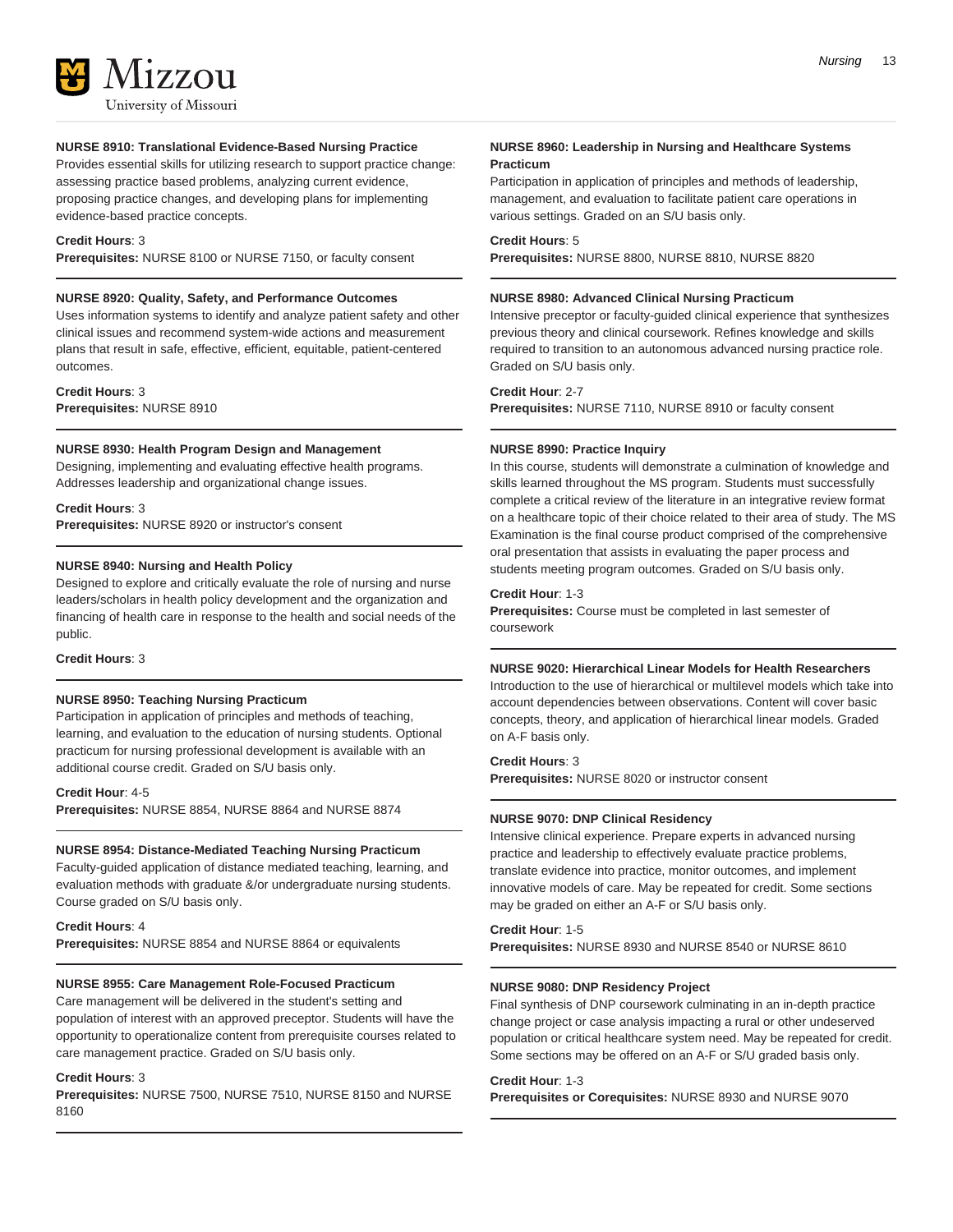

### **NURSE 9087: Leadership and Transformational Role Institute**

Synthesis of advanced nursing practice knowledge and leadership skills. Prepares DNP graduate to implement an advanced nursing practice role that will result in practice and/or policy change at the local, state, or national levels. May be repeated for credit.

### **Credit Hours**: 2

**Prerequisites or Corequisites:** NURSE 9080 and NURSE 9070

### **NURSE 9090: Research in Nursing and Health**

Original research leading to dissertation. Graded on S/U basis only.

**Credit Hour**: 1-12 **Prerequisites:** Instructor's consent

### **NURSE 9100: State of the Science**

The existing body of research literature is the foundation upon which new scientific knowledge is built. This course will guide the student through the purpose and processes of scholarly writing. Students will conduct a systematic review of the scientific literature on a selected focus area in the health sciences. Students will work with course faculty, with input from the student's advisor, to develop and implement strategies to search, evaluate, and synthesize the literature in the selected area. Scholarly writing will be emphasized in this course. Graded on an A-F basis only.

#### **Credit Hours**: 3

**Prerequisites:** Admission to a doctoral program or permission of instructor

### **NURSE 9120: Philosophical and Theoretical Basis for Research**

Based on an understanding of the philosophy of science, critically appraise and adapt conceptual models and theoretical frameworks for use in research.

### **Credit Hours**: 3

**Prerequisites:** NURSE 7100 or faculty consent

### **NURSE 9131: Responsible Conduct of Research in the Health and Social Sciences**

(same as H\_D\_FS 9131) This course examines professional research ethics including the rights of human subjects. Graded on S/U basis only.

### **Credit Hour**: 1

**Prerequisites:** Instructor's permission required

#### **NURSE 9132: Writing Research Grants: Skill Building**

(same as H\_D\_FS 9130). This course teaches the components of writing a research grant for external funding. Graded on A-F basis only.

### **Credit Hours**: 3

**Prerequisites:** NURSE 9120, graduate research methods course, or instructor's permission

### **NURSE 9410: Advanced Quantitative Methods**

Study of explanatory and predictive quantitative designs in health-related research, including nested, double-blind, time series, casual models, retrospective cohort; secondary database use will be explored.

#### **Credit Hours**: 3

**Prerequisites:** NURSE 9131, Advanced Statistics Course

### **NURSE 9420: Qualitative Methods**

(same as H\_D\_FS 9420) Examines the following selected qualitative research approaches appropriate for the study of nursing phenomena and the extension or modification of scientific knowledge so as to be relevant to nursing: case study research methods, verbal qualitative approaches, and nonverbal qualitative approaches. Graded on A-F basis only.

### **Credit Hours**: 3

**Prerequisites:** NURSE 7150 and doctoral status (or permission of faculty)

#### **NURSE 9450: Doctoral Seminar: Social Determinants of Health**

Doctoral seminar on defining, measuring and conducting research on social determinants of health. May be repeated for credit.

### **Credit Hours**: 3

**Prerequisites:** NURSE 9120 and NURSE 9410

### **NURSE 9460: Theories and Interventions in Health Behavior Science**

Focuses on health behavior science theories, linking theories to measurement, and designing health behavior interventions. Graded on A-F basis only.

### **Credit Hours**: 3

**Prerequisites or Corequisites:** NURSE 9100, NURSE 9120 or faculty consent

### **NURSE 9470: Technology Evaluation in Health Care Systems Research**

(same as HMI 9440). Examines technology applications and evaluation methods used to determine outcomes, efficiencies, effectiveness, satisfaction, and cost of using technology. Prerequisites: 6 credit hours of graduate statistics;

### **Credit Hours**: 3

**Prerequisites or Corequisites:** NURSE 9410 or faculty consent

### **NURSE 9540: Seminar in Nursing**

Course content varies. May be repeated to a maximum of six hours.

**Credit Hour**: 1-99

#### **NURSE 9550: Meta-Analysis Research**

(Same as H\_D\_FS 9550). Examines quantitative synthesis including research questions, search strategies, coding issues, meta-analysis statistical procedures, and interpretation of findings. Emphasizes conceptual understanding and practical methods.

### **Credit Hours**: 3

**Prerequisites:** 6 credit hours of graduate statistics courses, NURSE 9410 or graduate level quantitative methods course

### **NURSE 9560: Qualitative Systematic Reviews**

(Same as SOC\_WK 9560 and H\_D\_FS 9560) Examine and carry out elements of qualitative systematic reviews: topic/problem identification, data collection, and analysis. Understand how to limit threats to validity and maximize generalizability.